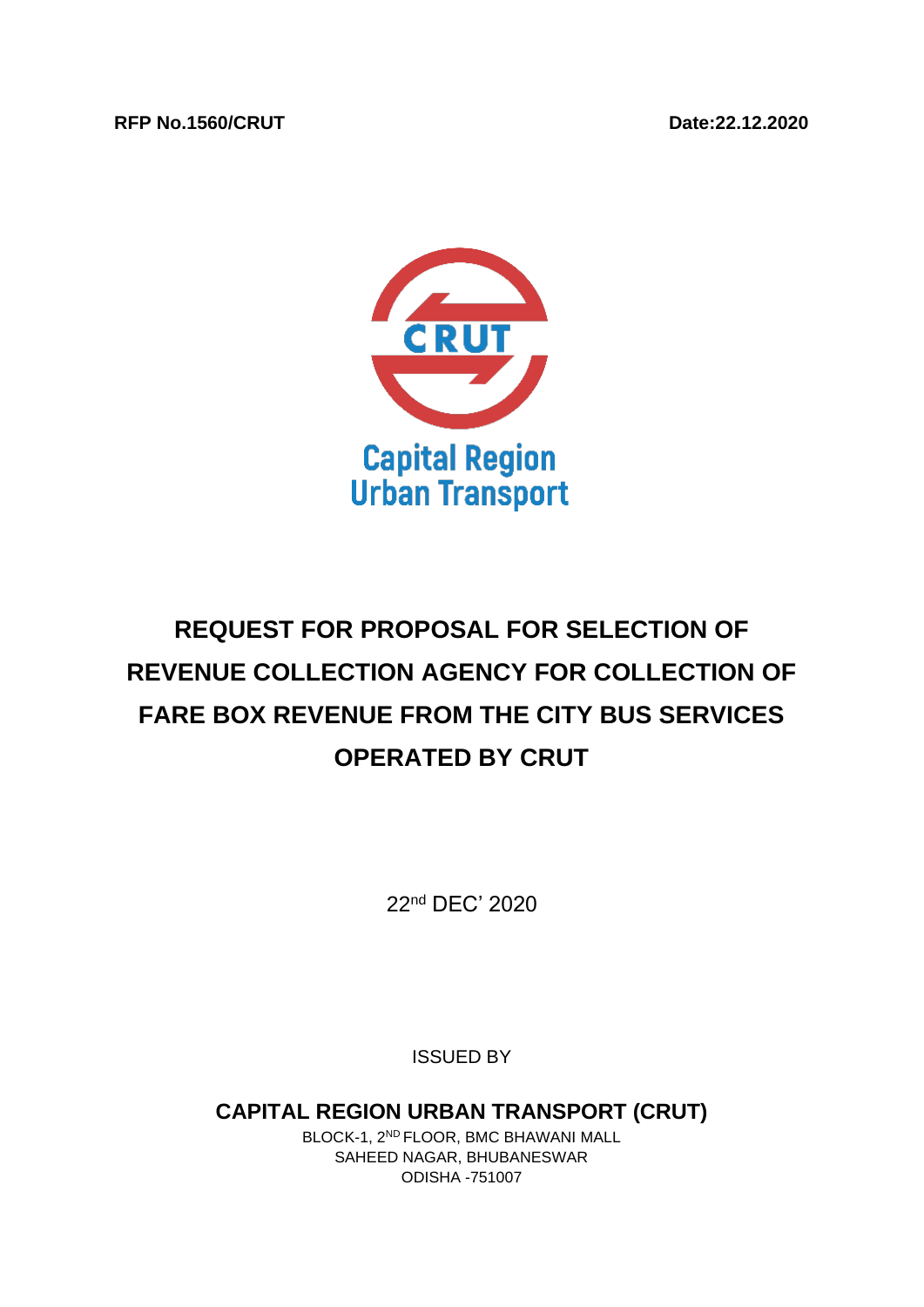## **Schedule of Bidding Process**

## **Last date for receipt of proposals: 29.01.2021** till **3:00 PM**

(Through Speed Post /Registered post only. No drop box facility available and hand delivery is not allowed)

| <b>Opening of proposals:</b>      | 29.01.2021 at 3:30 PM                                                                                                                                      |
|-----------------------------------|------------------------------------------------------------------------------------------------------------------------------------------------------------|
| <b>Issue of Work Order:</b>       | To be intimated later                                                                                                                                      |
| Place of submission of proposals: | General Manager (P & A)<br>Capital Region Urban Transport (CRUT)<br>Block-1, 2nd Floor, BMC Bhawani Mall,<br>Saheed Nagar, Bhubaneswar, Odisha -<br>751007 |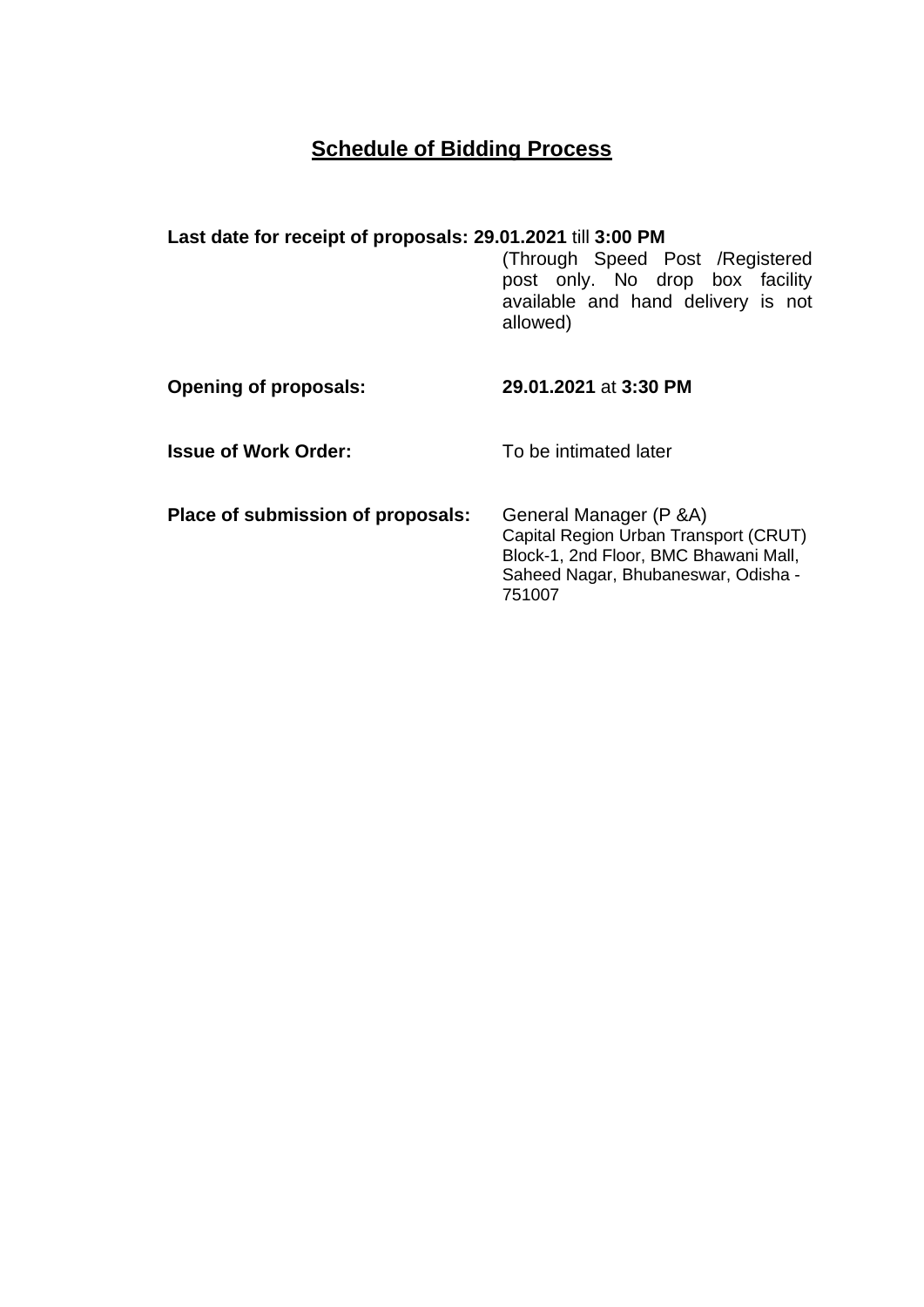## **1. Introduction**

Capital Region Urban Transport (CRUT) through this RFP intends to select an agency from the list of empanelled agencies to provide manpower for its projects/ schemes/ plans as detailed out below. In this regard, CRUT invites financial proposal for the scope of work as detailed below.

## **2. Scope of Work**

The Revenue Collection Agency (RCA) shall considered as the one of the prime stakeholder for Operating CRUT bus services, as they shall be responsible for providing conductors and collecting the fare revenue on daily basis. Details of the work performed by RCA is provided below:

- 2.1. Shall deploy sufficient no. of trained Conductors on daily basis, so that service delivery doesn't get hampered due to unavailability of conductors. The number of Conductor should be **minimum 2.4 times** (one conductor per bus per shift plus reserves) of the actual no of contracted buses.
- 2.2. CRUT may at its own discretion, may decide to increase or decrease the number of Conductors by providing seven (07) days prior notice.
- 2.3. The RCA shall ensure the punctuality of the Conductors for managing timely operations. CRUT shall provide the daily operation schedule and duty roster to RCA based on which RCA shall deploy the Conductors at the pre-defined locations.
- 2.4. RCA shall also be responsible for **deploying 1 person per depot/ change over point per shift** to monitor and supervise the activities of Conductors at Depots/ Change over points [refer clause 19.4 (d) for details]. RCA shall hire sufficient number of other personnel including reserves to ensure the daily deployment of all the required personnel according to the duty roster provided by CRUT.
- 2.5. All the personnel engaged by RCA shall have specific uniform. RCA has to ensure that the all the personnel shall be in the proper uniform including accessories such as whistle, cap, identity card etc. as approved by CRUT. All personnel, while on duty, shall wear the uniform in neat, clean and well ironed conditioned.
- 2.6. Minimum specification for uniforms shall be as follows:
	- Colour/ shade as decided by the CRUT.
	- Plain / Striped Shirt and Dark colour Pant.
	- Name plate in English and affix above left pocket on the shirt.
	- Fabric Quality shall be as defined by RUT.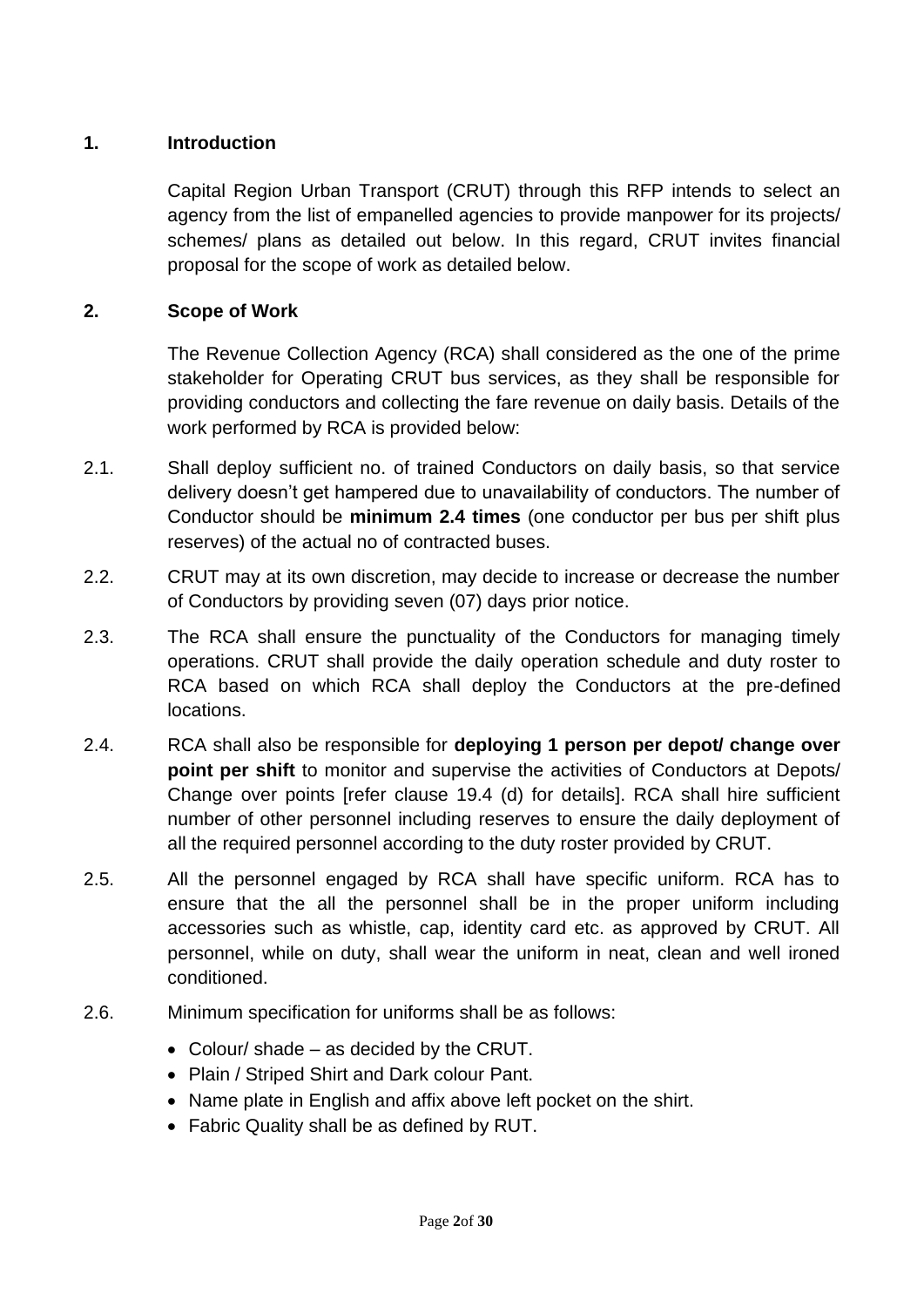- 2.7. RCA shall pay their staff including Conductors as per the market practice or industry conditions and it should never be less than the basic minimum wages as per the applicable laws of Centre and State.
- 2.8. CRUT shall create a performance rating system to measure the performance of the Conductors and design an incentive payment mechanism. CRUT at its own discretion, on time to time basis, may instruct the RCA to provide the incentives as per the incentive payment mechanism to valued conductors over and above their wages paid by RCA. When instructed, RCA shall pay the additional incentives to the selected conductors from approved date and shall get the same the incentive amount reimbursed from CRUT in next billing cycle.
- 2.9. In case of bad conduct or irresponsible behavior with bus passenger/s by any RCA staffs, RCA shall liable to remove the person responsible for misconduct from the duty as well as from the job under the direction of CRUT. If CRUT finds the performance of any person unsatisfactory then it may issue directions to RCA to recall the concerned person from duty and replace the same.
- 2.10. RCA shall be responsible for installation of Biometric system at its own cost for maintaining the attendance of the personnel engaged by them including Conductors. CRUT shall provide requisite technical specifications for hardware and other requirements of the Biometric system including necessary software to integrate the same with the Enterprise Resource Planning (ERP) system being developed by ITMS, CRUT.
- 2.11. CRUT shall provide office arrangements, as empty cell on as is basis, in each depot and other areas (if required). RCA shall be responsible to make its own front end arrangements in each depot, which includes furnishing, office equipment, desktops and others. All the expenses for operation and maintenance of the office space including electricity bill, water charges and other consumables shall be borne by the RCA only. CRUT will provide backend application for maintaining online biometric database and daily attendance.
- 2.12. RCA must give preference in recruitment of Conductors who are already deployed as conductors in the existing bus operation in the city. Such Conductors will need to be imparted training only on account of new procedures and processes.
- 2.13. All Conductors to be deployed by RCA must undergo training by CRUT or CRUT designated agency prior to their deployment in the project. All the training cost shall be borne by the CRUT.
- 2.14. To depute Conductors for training organized by CRUT for operation of ETM's, fare collection procedures/ processes or others. No payment shall be made by CRUT for the training period.
- 2.15. RCA shall not replace / change the personnel without prior written approval/consent from RUT.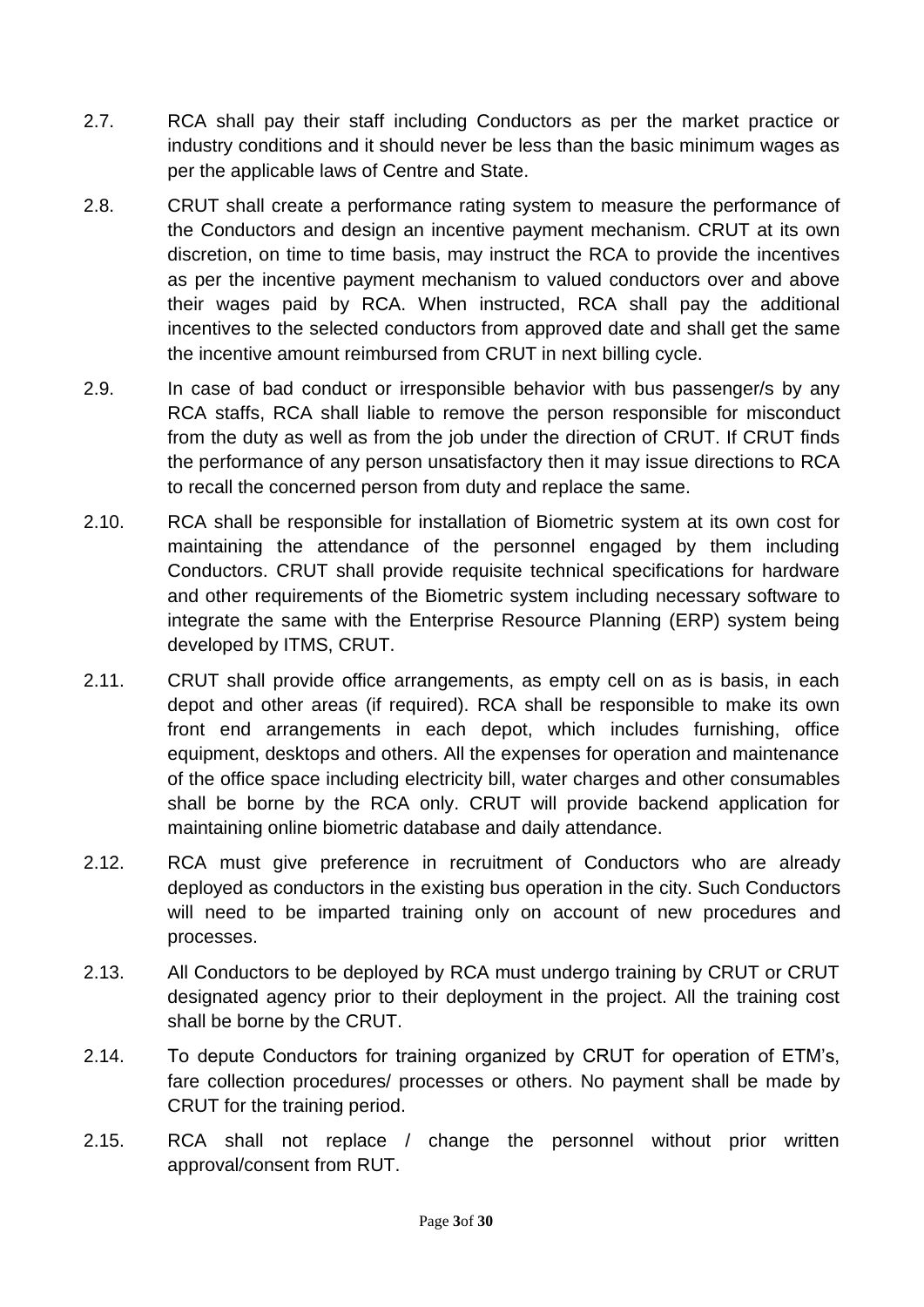- 2.16. RCA shall ensure that the concerned personnel collect ETM with paper rolls, spare battery/ies, pre-printed tickets etc. from designated place in the depot/ terminal as per prescribed protocol.
- 2.17. RCA shall ensure that, after finishing duty, Conductors shall deposit all the cash earned from selling of tickets, passenger balance if any and ETM etc. in the designated depot/ terminal CRUT authorized personnel against proper receipt.
- 2.18. RCA shall be responsible for ensuring the duty-wise cash deposited by its personnel tallies with back-end record of CRUT in respect of tickets issued from ETM in addition to sale proceed through pre-printed tickets if any.
- 2.19. In case of death of a Personnel on duty, his/her next of kind shall be paid an exgratia compensation as per Workmen's Compensation Act, 1923 and / or any other statute or any amendment thereof, or any liabilities arising under any Applicable Law as may be applicable as may be amended from time to time in case of death of or injury to any of the personnel deployed by RCA. However, under the extreme circumstance of any such claim resulting in money being paid by CRUT, the same shall be recovered either by way of deduction(s) from the running account bills of RCA or recourse to any other remedy as may be available to CRUT under the agreement or under law for such recovery from RCA.
- 2.20. **Duties of Conductors**: RCA shall additionally ensure that the conductors shall undertakes the following activities are per instructions of CRUT from time to time and the summary of such activities is set out as follows:
	- a. Based on boarding point and alighting point and type of passenger (adult/child/luggage ticket), the Conductor shall issue ETM ticket or correct pre-printed tickets (as may be required from time to time) to the passengers.
	- b. Conductors shall collect the correct prescribed fare from the passengers.
	- c. Conductors shall further ensure that passengers using valid electronic passes (if any, as validated by CRUT) in lieu of tickets validate the electronic pass, in accordance with method set out by RUT.
	- d. Conductors shall remain mobile inside the bus and approach the passengers to ensure issuance of tickets to all passengers.
	- e. Conductors shall wear the prescribed uniform on duty.
	- f. Conductors shall conduct the operation of bus as per memo / time- schedule prescribed by RUT.
	- g. Conductors shall not leave the Bus deserted during rest hour for long duration.
	- h. Conductors shall ensure that all the instructions of CRUT issued through and/or under intimation to the Agency are strictly followed and there is no lapse of anykind.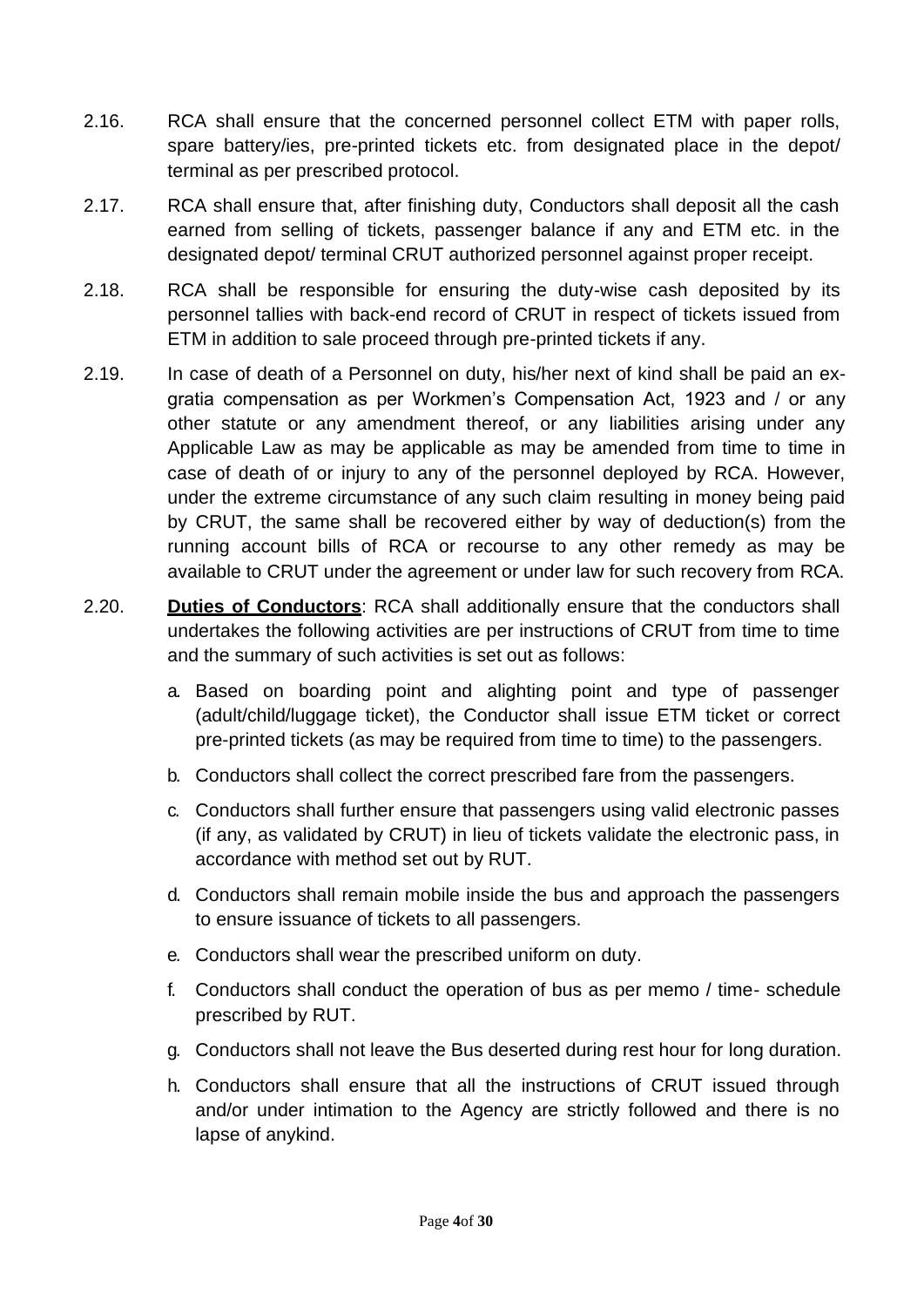- i. Conductors shall be disciplined and well behaved towards persons who travel or intend to travel by the bus.
- j. Conductors shall ensure that all willing passengers board/ alight from each designated bus stop and ensure that passengers do not board/ alight from unscheduled stops.
- k. Conductors shall be required to perform duty in shifts. A single duty shift will have normal duration of 08.00 hours (excluding rest interval) or 48 hours in a week in accordance with The Motor Transport Workers Act, 1961. In case of longer bus service schedule higher than 8 hours to 12 hours, Conductors deployment will be up to spread over limit of 12 hours as defined under The Motor Transport Workers Act,1961.
- l. Conductors shall report for duty in the depot/ terminal or assigned place at time prescribed in the duty roster.
- m. Conductors shall maintain a Passenger Complaint Book.
- n. Conductors shall maintain a first aid box provided in the bus.
- o. Conductors shall be responsible for safe handling and security of Electronic Ticketing Machine, ticket bag and other articles of RUT.
- p. Conductors shall maintain way-bill, while on duty.
- q. Conductors shall deposit cash sale proceeds from tickets and collect correct receipt in the depot or the assigned place and furnish such accounts as Conductor.
- r. Conductors shall hand over, as per prescribed procedure informed by CRUT, the ETM / pre-printed tickets and any other articles which Conductor may have been entrusted.
- s. Conductor shall inform to the Control Room of CRUT about any incident, breakdown, missing of trip, accident etc. online.
- t. Conductor shall declare and deposit lost property of passengers, in case found in the buses, in the depot and obtain a receipt to this effect.
- u. Conductors shall inform the police in case of any suspicious person or goods noticed in the bus.
- v. Conductors shall transfer passengers to alternative bus in case of breakdown of his/ her Bus.
- w. Conductors shall announce name of approaching bus stop for convenience of passengers.
- x. Any other duty that may be assigned to him but not specifically covered herein.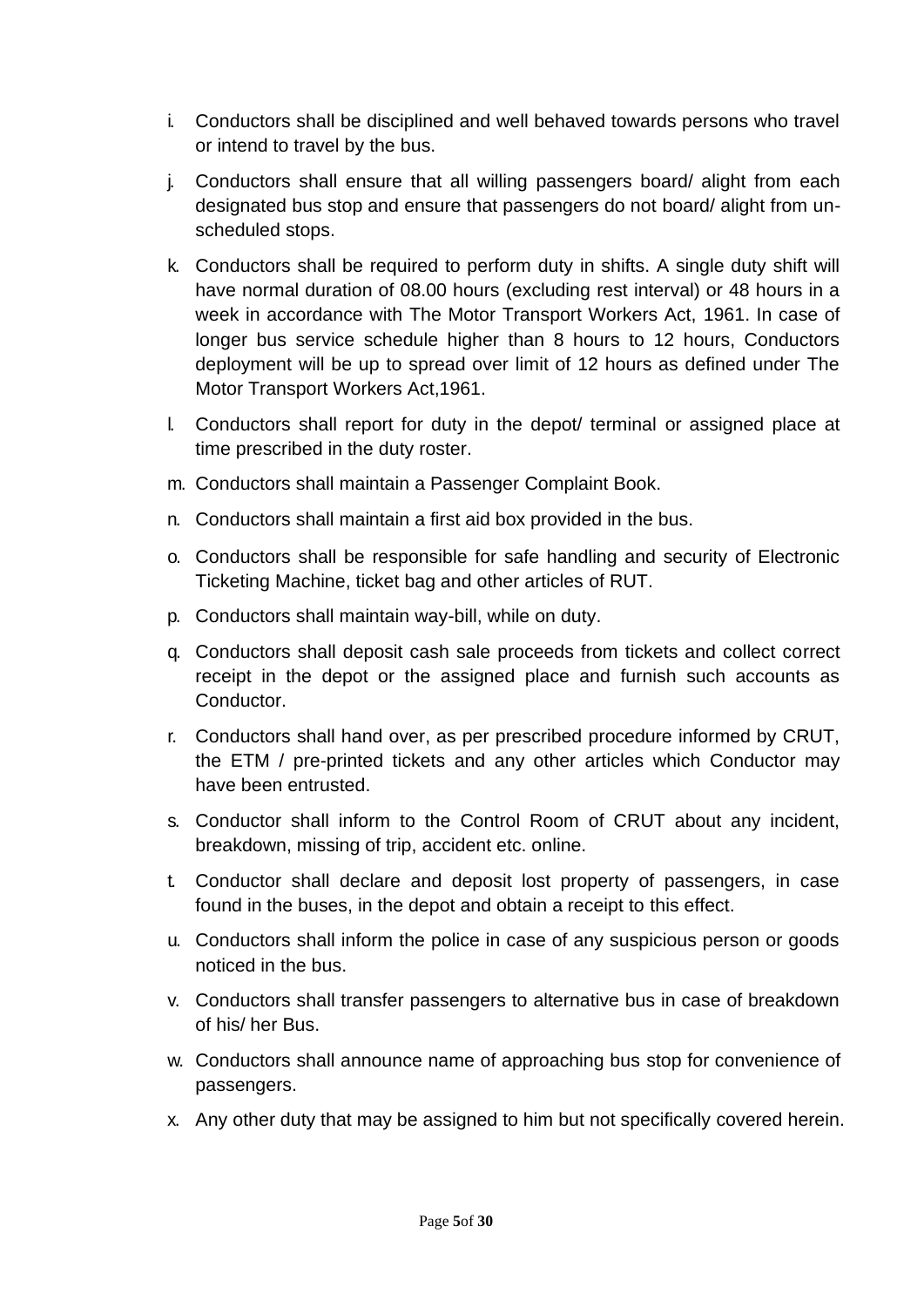## **3. Minimum Requirement of Personnel:**

The Agency is responsible for ensuring that Personnel meet the following requirements:

## 3.1. Minimum Requirements for Conductors:

A. Medical

The selection by Agency shall be based on medical fitness by the Medical Board comprising M.B.B.S doctors.

- a. Age between 21-45 years (upper age limit relaxation of five years in case of experience of fare collection in any state transport / STA permit buses for at least five years).
- b. Sound physical and mental health.
- c. No communicable disease.
- d. No drug abuse dependency.
- e. Height: Minimum150cms.
- f. Chest: Expansion of the chest should be 5cms.
- g. Eye Vision: 6/6 with or without glasses.
- h. Colour Vision: Colour blindness is disqualification.
- i. Blood Pressure:
	- Age 21 to 25 years: 100 plus the age in years.
	- Age over 25 years: 110 plus half of the age in years.

## B. Academic

Higher Secondary (12<sup>th</sup>) School certificate or its equivalent from the recognized Board in India.

C. Language

All the personnel involved in fields particularly Conductors shall be proficient in Odiya language.

## D. Professional Expertise and Experience

- a. Conductor License issued by Department of Commerce and Transport, Odisha as a compliance of requirements as laid down in Chapter-III of The Motor Vehicle Act, 1988 read with Odisha Motor Vehicles Rules, 1993 (As Amended).
- b. Good knowledge of routes, timetable, ticketing systems and other relevant systems.
- c. Does not discriminate amongst passengers.

## E. General

a. Wears uniform on duty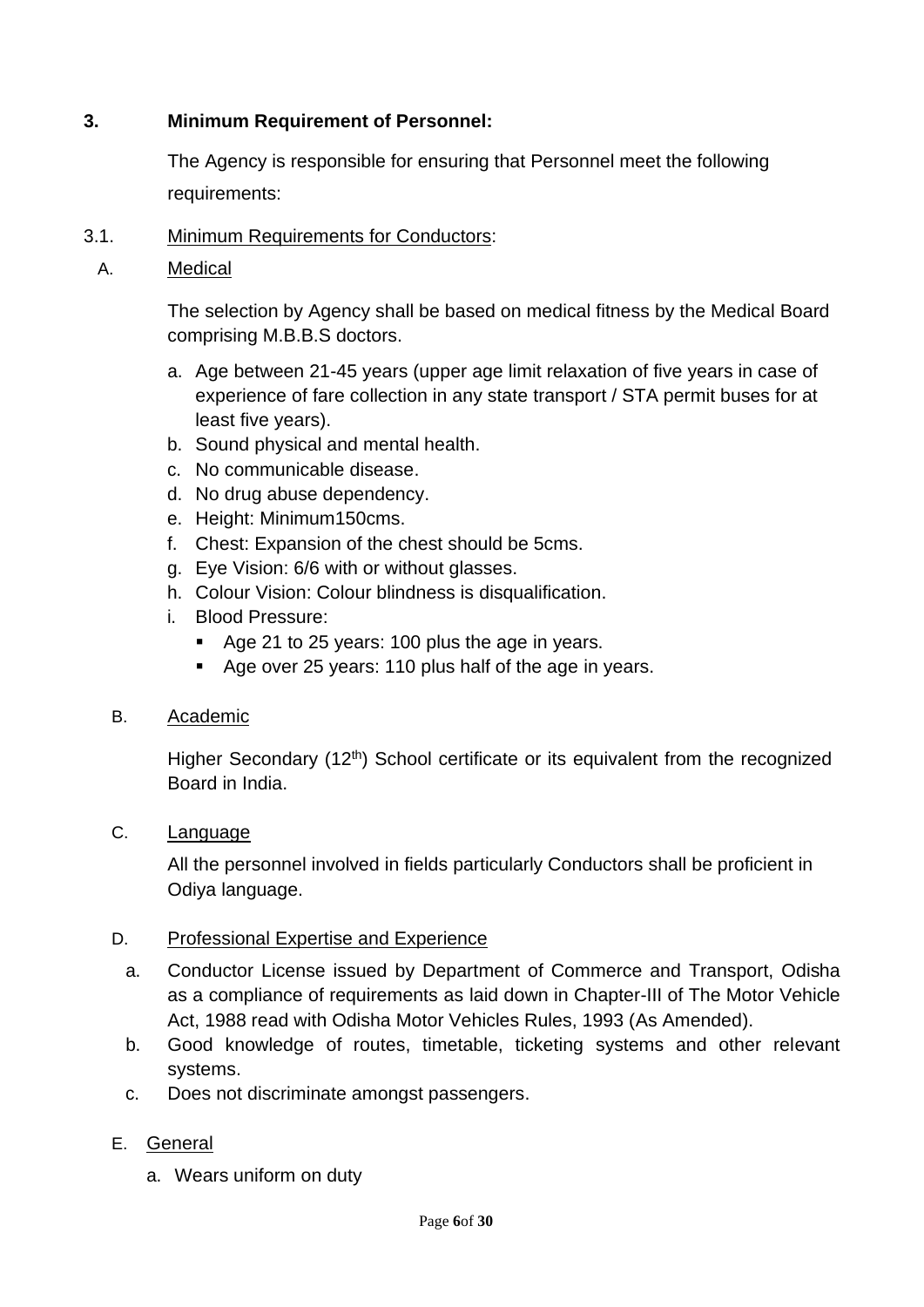- b. Courteous and helpful to passengers and other road users
- c. Does not indulge in illegal gratification.
- d. Pick up and drop passengers on all designated Stage Carriage stops and not unreasonably deny entry or exit to any passenger;
- e. Provide all necessary assistance to Persons with Special Needs.

## 3.2. Verification Requirements of all Personnel who provide on-site services:

- A. The Agency shall deposit verification result for all Personnel:
	- Conductor's license (if the Person doesn't have license during the section process, the RCA has to ensure getting the license within one month of the selection, but before deploying them for duty in MOBUS, and submit the same in the CRU office).
	- Police Verification including Address Verification, Indian Criminal Record Verification and City of domicile's Court RecordCheck
	- Education Verification
	- Indian National Identity Check
	- Substance Abuse Testing.
- B. Personnel cannot be deployed WITHOUT Police Verification.
- C. The aforesaid verification other than Conductor's License shall be done within three months of deployment by an independent third party who has been involved in executing similar services in India, undertakes large say about 25,000 verifications per year and has been in this business for the past five years either in India or abroad. The cost towards such verification shall be borne by the Agency as part of the management costs.
- D. The Verification Third Party shall be selected in the following manner:
	- a. The Agency shall provide a shortlist of five to seven names
	- b. CRUT shall shortlist three names. CRUT shall have the right to add names in the list provided by Agency
	- c. Agency shall select one or more parties shortlisted by RUT.
- E. Aadhar card details of all Personnel shall be provided for all recruitment/employee
- F. Submission of Conductor's License is a pre-requisite for all personnel involved in fare collection.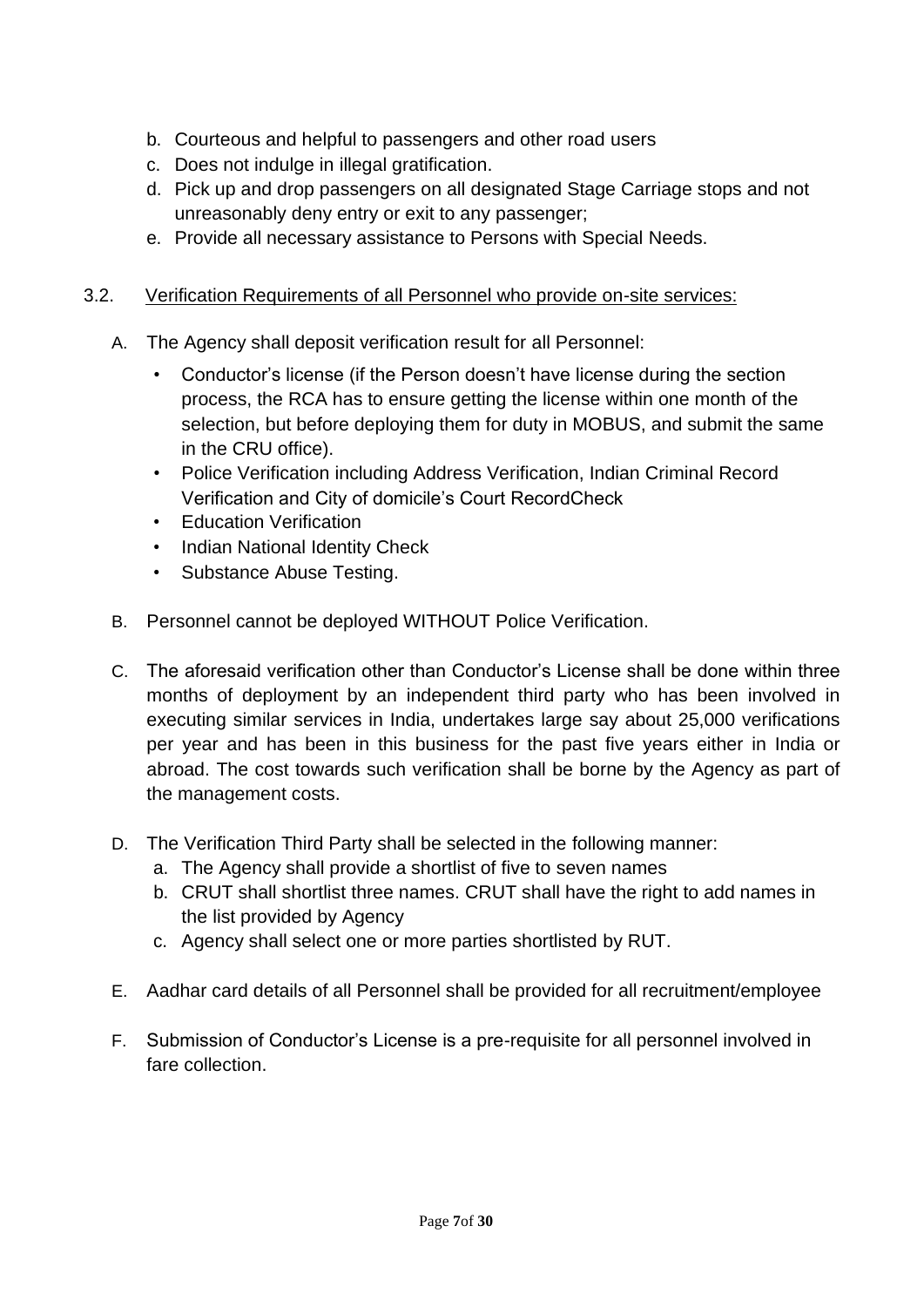## 3.3. Occupational Conduct, Health, Welfare and Safety:

The Agency shall:

- a. issue appointment letters to eligible personnel and furnish the same to RUT before deployment;
- b. pay wages and eligible benefits etc. to the Personnel;
- c. Submit an undertaking in the form of an affidavit that the agency will not be involved in any 'corrupt /undesirable/malpractice' in any form while conducting this contract. Any employee/s of the agency found involved in any way shall be dispensed with immediate effect from the activities pertaining to execution of this Agreement;
- d. ensure strict compliance of all labour and other statutory requirements connected in any way to the services under this Agreement;
- e. ensure due verification and certification of antecedents and credentials of personnel deployed by it under this Agreement before their deployment and shall at all times be responsible for their conduct and due performance of duty. The verification for genuineness of documents like address proof, educational qualification and licenses of Agency's personnel deployed under this Agreement shall be the responsibility of the Agency and the following documents shall be checked and provided to CRUT for purpose of records and safekeeping, while in no way making CRUT responsible got undertaking any verification or responsible for the conduct of such Personnel;
- f. provide and maintain a safe and healthy work environment to Personnel;
- g. make sure that Personnel in safe work practices at all times;
- h. make sure that Personnel are aware of and comply with any changes to relevant legislation or policy in relation to occupational health, welfare and safety;
- i. provide occupational health, welfare and safety training to Personnel in accordance with the requirements of labor and welfare laws; and
- j. develop and maintain a management system which reports, investigates and responds appropriately to any hazard, incident or issue relating to occupational health, welfare and safety;
- k. in relation to providing services set out in this Agreement.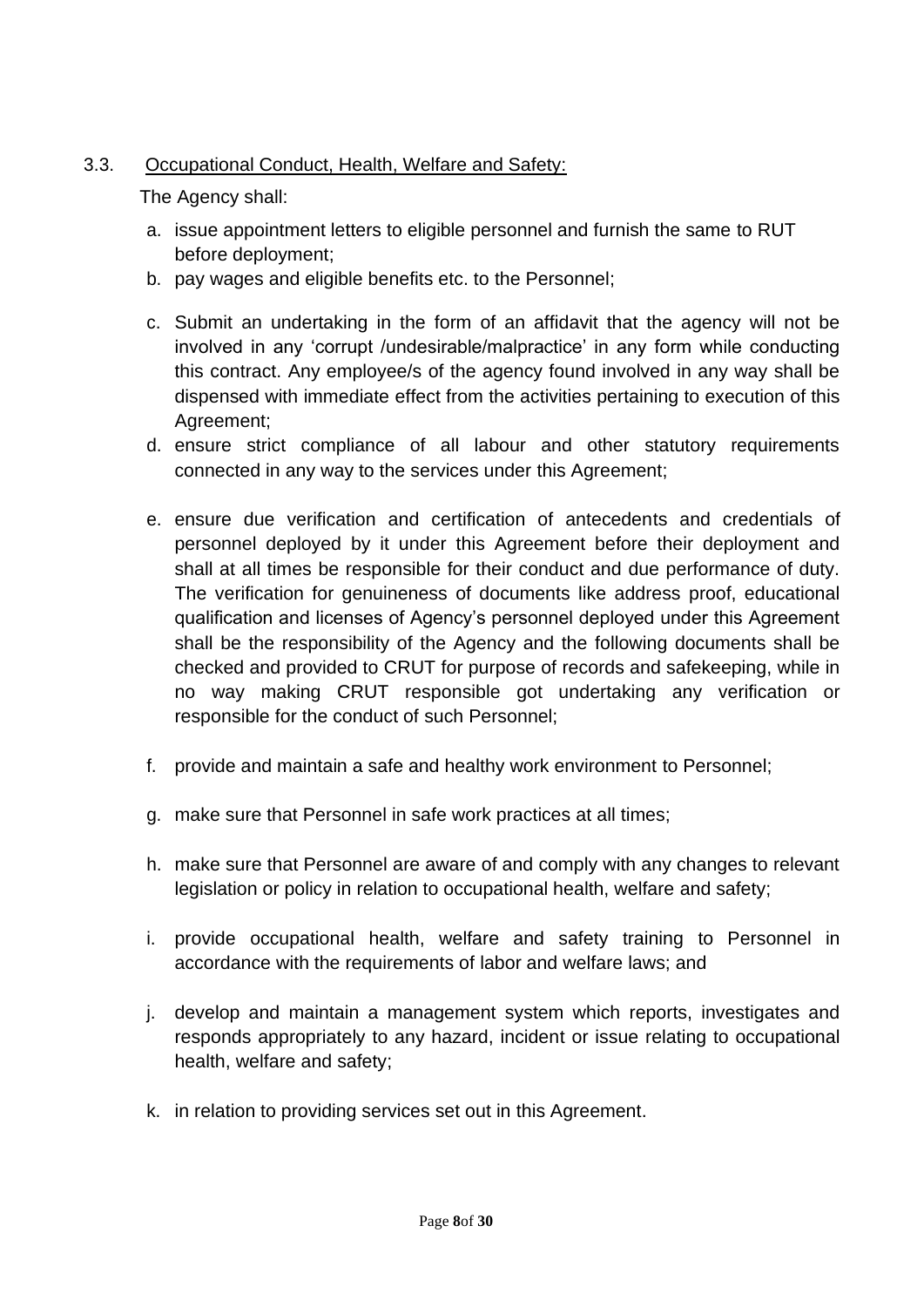- 3.4. Process of deployment by Agency vis-a-vis daily requirement of services
	- a. The supporting documents shall be verified by the agency at the time of receiving application from the applicant.
	- b. The selected candidate shall be directed for medical examination.
	- c. The candidate who passes the medical test shall be directed for training at the place specified by CRUT. Thereafter based on the assessment made by CRUT after training, CRUT shall inform Agency about suitability of the candidate for the ticket dispensing/ fare collection services as per the contract.
	- d. Only eligible and qualified personnel accepted by CRUT shall be deployed on Buses by the Agency as per requirement determined by RUT.

## **4. Contract Period**

The Contract period with the selected Agency shall be valid for a period of **3years**from the date of issue of work order. Although the Authority i.e. CRUT, reserves the rights to extend the contract period on annual basis (for maximum 2 times) on the same or mutually agreed terms and conditions subject to satisfactory performance.

## **5. Signing of Agreement**

The selected Agency will have to sign a Contract Agreement with CRUT within 7 days from Issuance of Letter of Award.

## **6. Default of service**

Deviation and/ or Refusal and/ or non-Performance towards any of the obligations described in the Scope of Services would be treated as default of service by the selected Firm. Upon default of service, CRUT would reserve the right to forfeit the payment outstanding (if any) for the said job till that particular stage. In addition, CRUT would also have the right to terminate the agreement with the selected firm.

## **7. Integrity Clause:**

The selected Agency, directly or through any other person or firm, shall not be found involved in any kind of bribery or fraudulent practices for engaging people into services. Otherwise, after investigation, if found guilty then CRUT shall reserve the rights to forfeit the Performance Security, cancel the contract and blacklist the Agency immediately.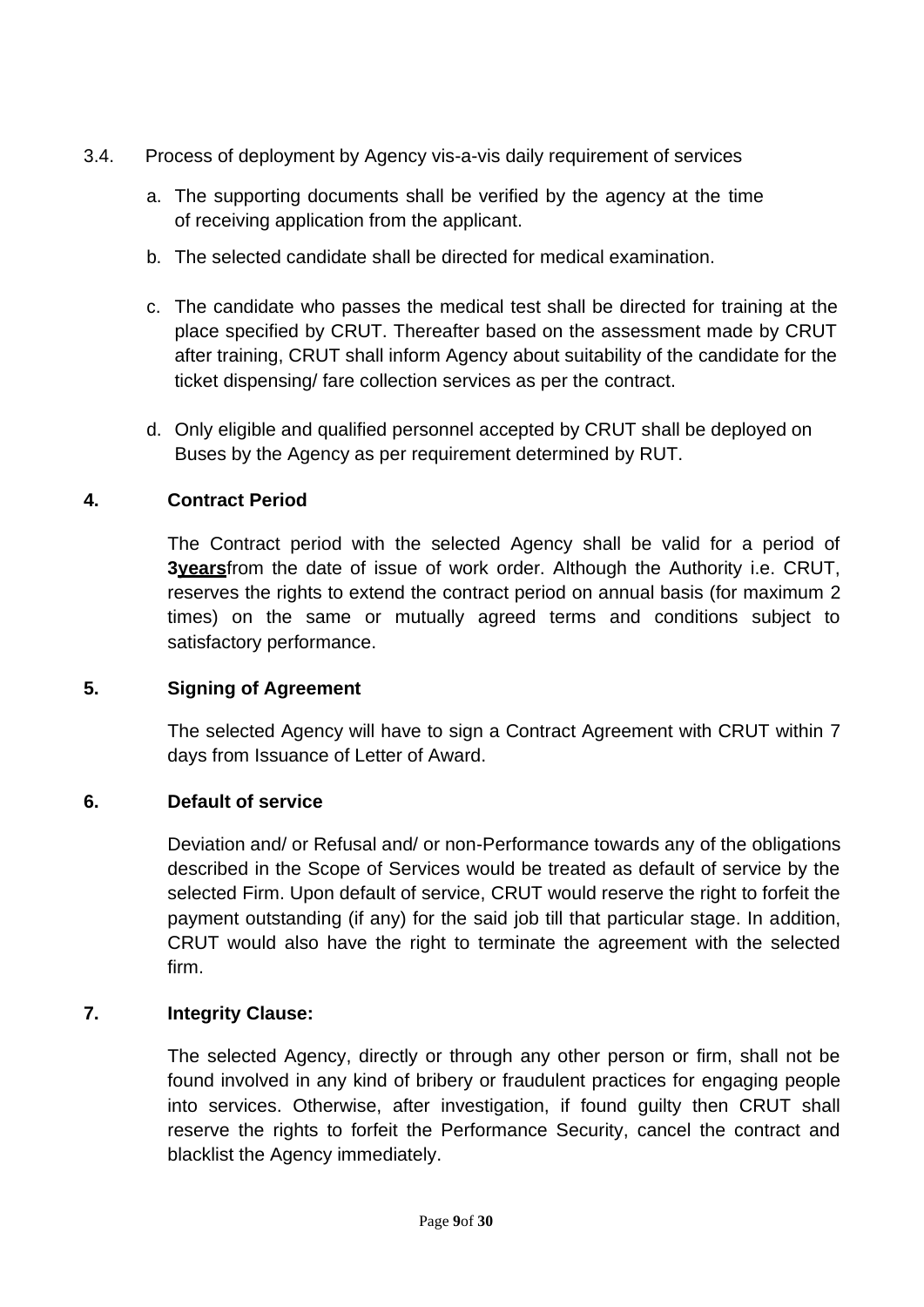## **8. Number of Proposals**

A bidder is eligible to submit only one proposal for this project.

## **9. Validity of Bid**

Proposal shall remain valid for 180 days from the last date of submission of Proposal. A Proposal valid for a shorter period shall be rejected as nonresponsive.

## **10. Disputes**

- 10.1. All legal disputes are subject to the jurisdiction of Bhubaneswar court only.
- 10.2. If CRUT draws into any legal dispute due to failure of the Agency then the Agency shall be responsible to borne all the legal charges linked to it.

## **11. Right to reject any or all Proposals**

- 11.1. Notwithstanding anything contained in this invitation document, CRUT reserves the right to accept or reject any Proposal and to annul this selection Process and reject all proposals, at any time during the bidding process without any liability or any obligation for such acceptance rejection or annulment, and without assigning any reasons thereof.
- 11.2. CRUT, also, reserves the right to reject any Proposal if:
	- a. at any time, a material misrepresentation is made or uncovered, or
	- b. the firm does not submit sufficient information as being asked for

## **12. Submission of Financial Proposal**

The Financial Proposal must be inserted in a sealed envelope, along with applicant's name and address in the left hand corner of the envelope and super scribed in the following manner.

**General Manager (P &A) Capital Region Urban Transport Block-1, 2nd Floor, BMC Bhawani Mall, Saheed Nagar, Bhubaneswar, Odisha -751007**

*If the outer envelope and the financial proposal envelope is not sealed and marked as mentioned above, then CRUT will assume no responsibility for the tender's misplacement or premature opening. Telex, cable or facsimile tenders will be rejected.*

In case of any discrepancy between figures and words in the financial proposal, the one described in words shall be adopted.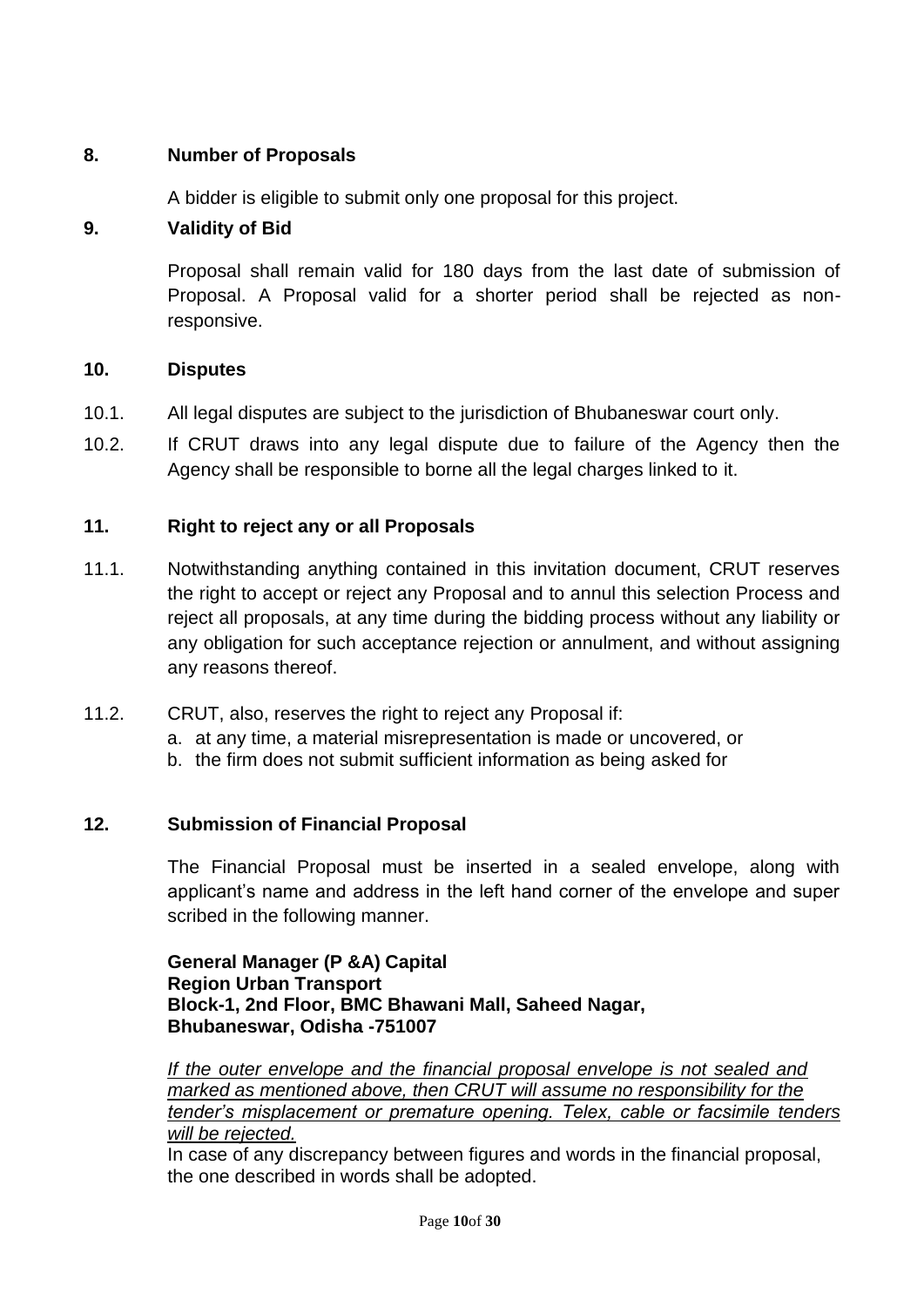## **13. Selection of Agency:**

The Agency shall be selected on the basis of lowest percentage quoted (L1) received from empanelled agencies.

#### **14. Award of work (Letter of Award)**

After selection, work order shall be issued, in duplicate, by CRUT to the selected bidder and the bidder shall, within 7 (seven) days of the receipt of the Work order, sign and return the duplicate copy of the Work order in acknowledgement thereof. In the event the duplicate copy of the Work order duly signed by the selected Agency is not received by the stipulated date, unless it consents to extension of time for submission thereof, the right to signing of the agreement would be forfeited by CRUT and the next eligible firm may be considered for the project.

#### **15. Performance Security**

After acknowledgement of the work order as aforesaid by the selected firm, the selected agency has to submit performance security in the form of account payee **demand draft/ banker's cheque** from a scheduled commercial/ nationalized bank of India in favour of **Capital Region Urban Transport** payable at **Bhubaneswar**. Amount of the performance security shall be **10% of Total Annual Contract Value.**

#### **16. Execution of Agreement**

After acknowledgement of the Work order (Letter of Award) as aforesaid by the selected firm, it shall execute the Contract Agreement within the period of 7 days from the date of issuance of Work order (Letter of Award). The selected Agency shall also deposit the performance security before the execution of the contract agreement. The successful bidder shall not be entitled to seek any deviation in the Agreement.

#### **17. Commencement of Assignment**

The selected Agency shall commence the assignment within 7 days from the date of signing of the Agreement. If the bidder fails to commence the assignment as specified herein, CRUT may, unless it consents to extension of time thereof may forfeit the Performance Security and appropriate the same by CRUT.

#### **18. Proprietary data**

All documents and other information provided by CRUT or submitted by the bidder to CRUT shall remain or become the property of CRUT. The bidders are to treat all information as strictly confidential. CRUT will not return any Proposal or any information related thereto. All information collected, analyzed, processed or in whatever manner provided by the Consultant to CRUT in relation to the Consultancy shall be the property of CRUT.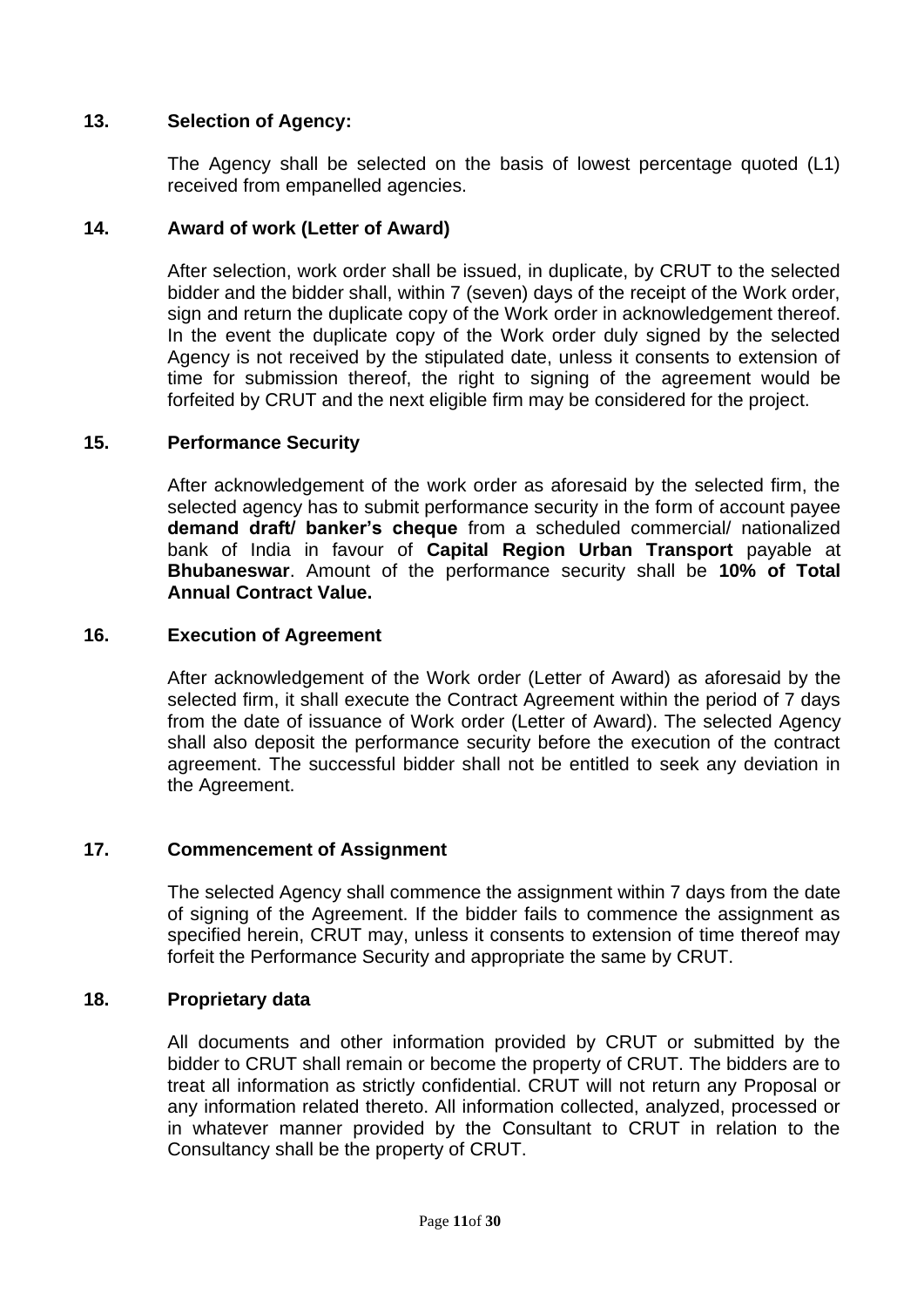## **19. Payment Terms**

- 19.1. Payments for RCA shall be calculated from the date of commencement of revenue collection in CRUT buses.
- 19.2. The successful bidder (whoever quotes the least financial bid) shall be paid in following way:
	- A. **Reimbursement of salary** of deployed personnel as specified by CRUT. Deployment of individual personnel shall be counted **on per bus per shift basis (F)**. However, reimbursable salary amount shall be calculated month wise on the basis of their actual deployment. Monthly salary of deployed individual person shall include all the statutory payments as defined below:

| Sr.<br>No.   | <b>Description</b>                                                                                                                                     | <b>Cost Per Bus Per Shift*</b><br>(in Rs.) |
|--------------|--------------------------------------------------------------------------------------------------------------------------------------------------------|--------------------------------------------|
| A            | Applicable Minimum Rate of Wage in Scheduled<br>Employment under the Minimum Wages Act,<br>1948 in the State of Odisha for skilled person (1,<br>2, 3) | Rs. 398.00                                 |
| B            | ESI contribution by the Agency $(4)$                                                                                                                   | @ 3.25 % of A = Rs. 12.93                  |
| $\mathsf{C}$ | PF contribution by Agency (Weighted average<br>value for all Personnel) including service charge<br>@ 1% of PF (5)                                     | @ (12% +1%) of Rs. A=<br>Rs. 51.74         |
| D            | Minimum Statutory Bonus <sup>(6)</sup> (Weighted average<br>value for all Personnel)                                                                   | $@8.33\%$ of A = Rs. 33.15                 |
| E            | Annual Leave with Wages $(7)$ (15 days per<br>year)                                                                                                    | $=15/(365-52-3-15)^*A =$<br>Rs.20.23       |
| F            | Total $(A+B+C+D+E)$                                                                                                                                    | Rs. 516.05                                 |

#### **Notes:**

- 1. The Applicable minimum wage rate is based on notifications no. 6100 dated 21.10.2020 issued by office of the Labour Commissioner: Odisha: Bhubaneswar, Government of Odisha for Skilled employees of Public Motor Transport (ref: website: [http://govtpress.odisha.gov.in/department.htm,a](http://govtpress.odisha.gov.in/department.htm)nd aforementioned notification.
- 2. As on date of bidding, the latest notification is dated 21.10.2020.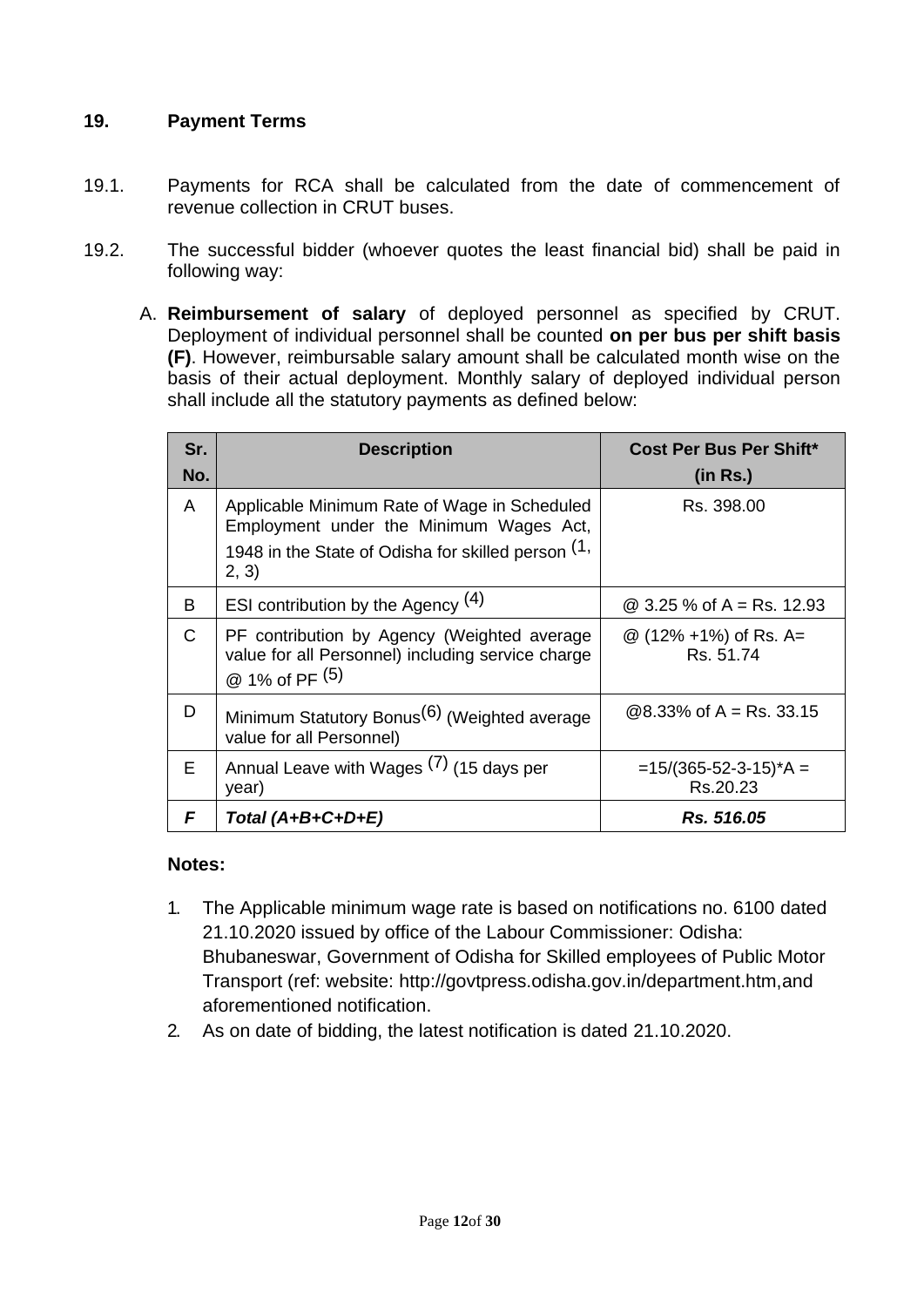- 3. For the operation of duties spanning between 8 hours to 12 hours, Please note that deployment of Conductors on such duties shall comply with Motor Transport Workers Act, 1961 and associated costs should be included in Monthly Management Fee.
- 4. Employees State Insurance Act, 1948 shall be applicable for ESI contribution to Agency's Personnel. Employer's contribution rate is 3.25% (Ref. website[:](https://www.esic.nic.in/contribution) [https://www.esic.nic.in/contribution\)](https://www.esic.nic.in/contribution)
- 5. Agency will be fully liable to extend benefits to agency personnel of EPF as per EPF Act 1952. The PF contribution by Employer shall be as per the provisions of EPF Act1952.
- 6. Minimum Statutory Bonus as per the Payment of Bonus Act, 1965. The Agency shall submit details of bonus amount due and payable along with details of eligible beneficiaries (employees) by 30th June every year to CRUT and after undertaking necessary due diligence CRUT shall make payment by 30th September every year. For the final year of the contract (1st July of the fourth year to end of the contract) the applicable bonus amount will be settled within 60 days from the date of successful completion of the Agreement.
- 7. Fee payable to the Agency (including the Management Fee and Overheads) shall be computed after making due adjustment on account of Minimum Statutory Bonus amount payable during the month.
- 8. Annual Leave with Wages as per the Motor Transport Workers Act,1961.
- B. **Monthly Management Fee** (exclusive of GST) at a certain percentage rate (of the fixed emolument of the deployed individuals) i.e., bidding parameter as his fee for providing services to RUT.
- 19.3. The monthly management fee shall include all costs borne by the agency as below:
	- a. Cost of Third Party Verification.
	- b. Necessary insurance cover for Personnel/losses in terms of good industry practices.
	- c. Cost of reserve Conductors as operations will be 24\*7 for 365days.
	- d. Supervisors required for management of Conductors. Minimum number of supervisors shall be as follows:
		- 1 Depot Head
		- 4 Shift head: Up to 100Buses
		- 2 Additional shift head: For each additional 50Buses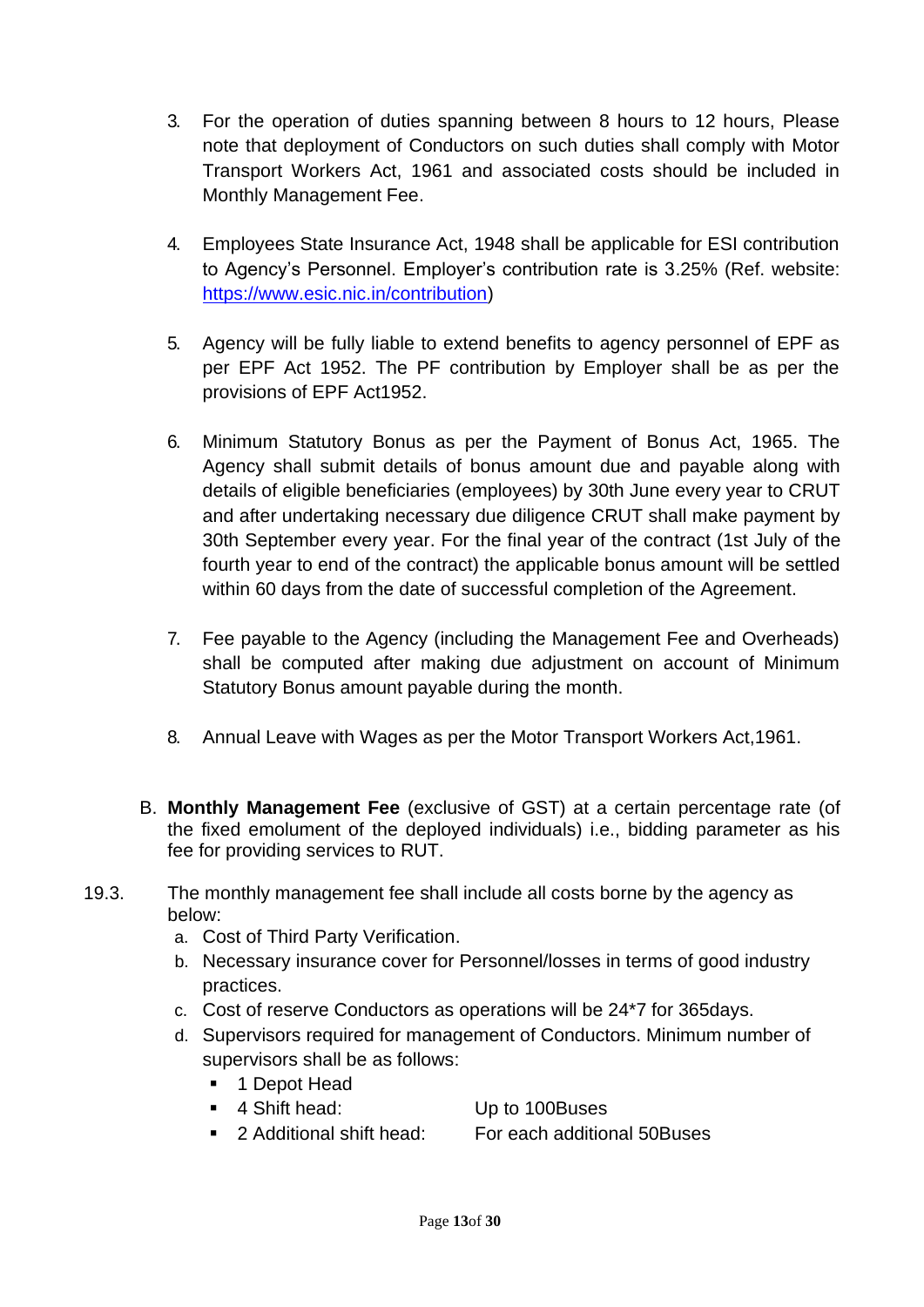- e. 2 pairs of Uniform for each Personnel (Details of the uniform is provided in Schedule 3) every year.
- f. All other overheads costs, management fees, profits etc.
- g. Gratuity as per the Payment of Gratuity Act,1972.
- h. Any overtime liable to be paid to conductors or other personnel on account of duty hours more than 48 hours in a week according to provision of Motor Transport Workers Act, 1961 and Payment of Wages Act, 1936 and other relevant laws of the land.
- 19.4. The Selected Agency shall be responsible to pay the salaries to their employees **On or before 5 working days of every successive month**.
- 19.5. Invoices shall be raised (with supporting documents/ compliances) to CRUT for reimbursement of salaries paid and monthly Management Fee **on or before 15thof every successive month**.
- 19.6. CRUT shall be responsible to make all the payments **on or before 45 days** from the day of receiving invoices. All the payments shall be made after due consideration of incentive or penalties for that month.
- 19.7. Payments shall be made monthly through account paying cheque/ DD/ RTGS/ NEFT.
- 19.8. Final invoice shall be submitted by the RCA within one month from scheduled completion date or contract termination date or the date when certificate of completion is furnished by the CRUT. No further claim in this regard, unless specified, shall be entertained. Payment shall be made within three months from the date of submission of final invoice. If there shall be any dispute about any services, then the undisputed amount shall be paid within the period of three months and disputed amount shall be paid after the clarification of the said amount provided by the RCA.
- **19.9. It is expressly set out that any payments, which are statutory in nature, shall be released in terms of reimbursements .i.e. adequate and sufficient project specific proof to the satisfaction of CRUT should be provided to claim such payments. Specific instances which be immediately considered are EPF, ESI, Bonus, Annual leave with wages, maternity leave etc.**

#### **19.10. Other Conditions:**

- 19.7.1. Fees are subject to change based on change in Applicable Law and up to the extent of such change in the Applicable Law.
- 19.7.2. Maternity Leave for Conductors and other personnel shall be in terms of the Maternity Benefit Act, 1961 and payment shall be made at actuals over and above the Fees subject to submission of necessary documents/proof.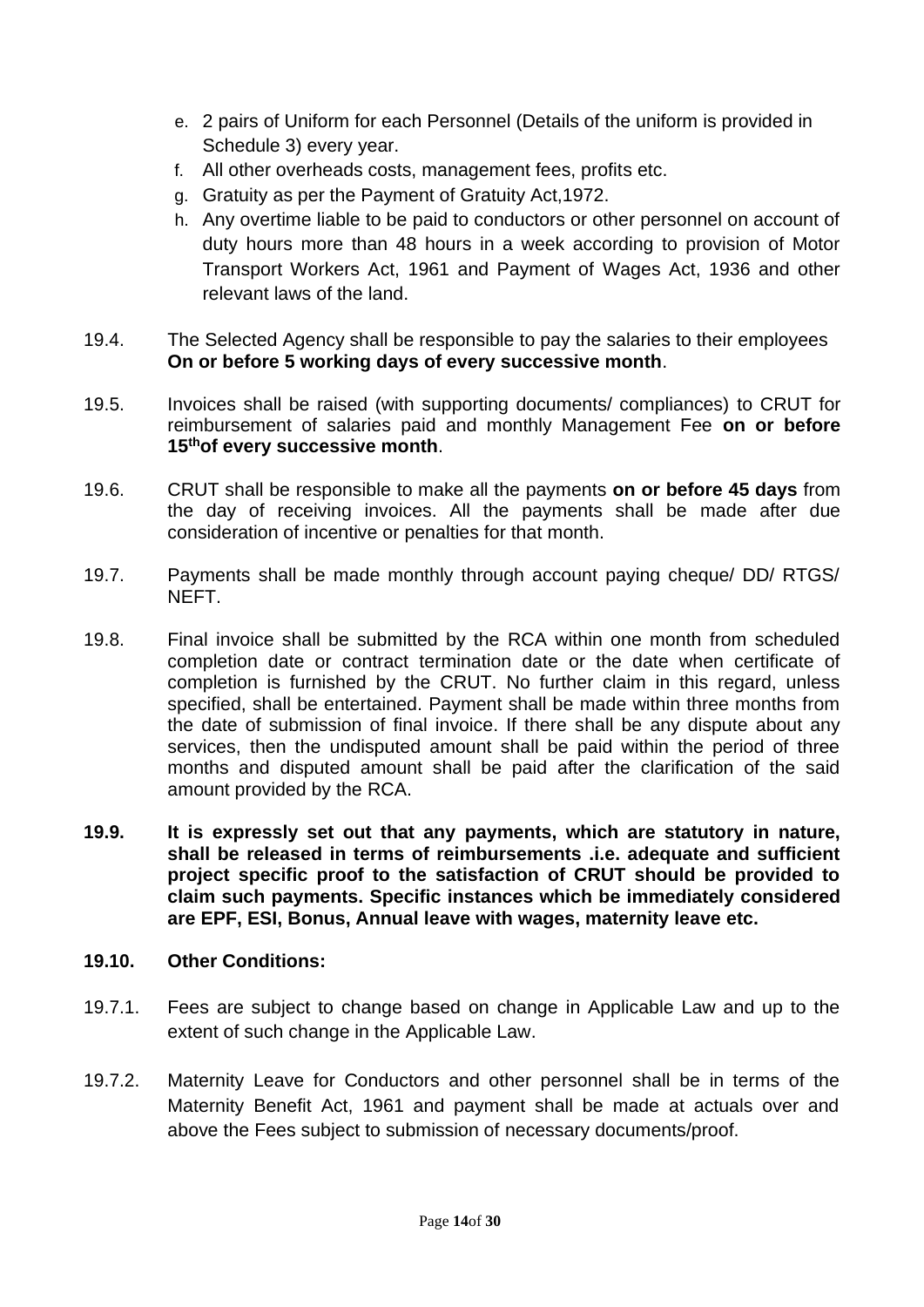- 19.7.3. Any of the Agency's Personal engaged on overtime shall be entitled to remuneration for such overtime in terms of the Motor Transport Workers Act, 1961. Overtime payment shall not be a reimbursable component by CRUT and it shall be borne by the Agency.
- 19.7.4. Payments on account of provision of service on the national holidays, shall be paid at 100% additional Wages.
- 19.7.5. Agency has to pay their Conductors and other personnel as per the market practice or industry conditions and it should never be less than the basic minimum wages as per the applicable laws of Centre and State.
- 19.7.6. CRUT shall create a performance rating system to measure the performance of the Conductors and design an incentive payment mechanism. CRUT at its own discretion, on time to time basis, may instruct the RCA to provide the incentives as per the incentive payment mechanism to valued drivers over and above their wages paid by them. When instructed, RCA shall pay the additional incentives to the selected conductors from approved date and shall get the same the incentive amount reimbursed from client in next billing cycle.
- 19.7.7. At the completion of the each year of the contract, CRUT retains the option to review the terms of the contract and to adjust them to the situation as it presents itself at that time.

## **20. Incentives for Excellent Performance:**

- 20.1. CRUT shall fix a daily revenue target route wise/ trip wise/ day wise for each route or schedule, based on the performance of that particular route over last six months or any mutually agreeable method. In case the Agency perform better than the targeted value, then the Agency shall be paid **20% of the revenue collected over and above the targeted value** for that particular day as incentive for better performance.
- 20.2. All the daily incentives shall be counted and shall be collectively paid to the Agency as additional amount along with Monthly Management Fee.
- 20.3. Daily revenue target shall be revised in every three months. However, with mutual consent of the both the parties, CRUT may revised it any time in between three months period.

## **21. Penalty Terms:**

21.1. In case of non-compliance of contract clauses and poor performance of the agency (as described in Schedules), a **penalty up to 20%** of the Total Monthly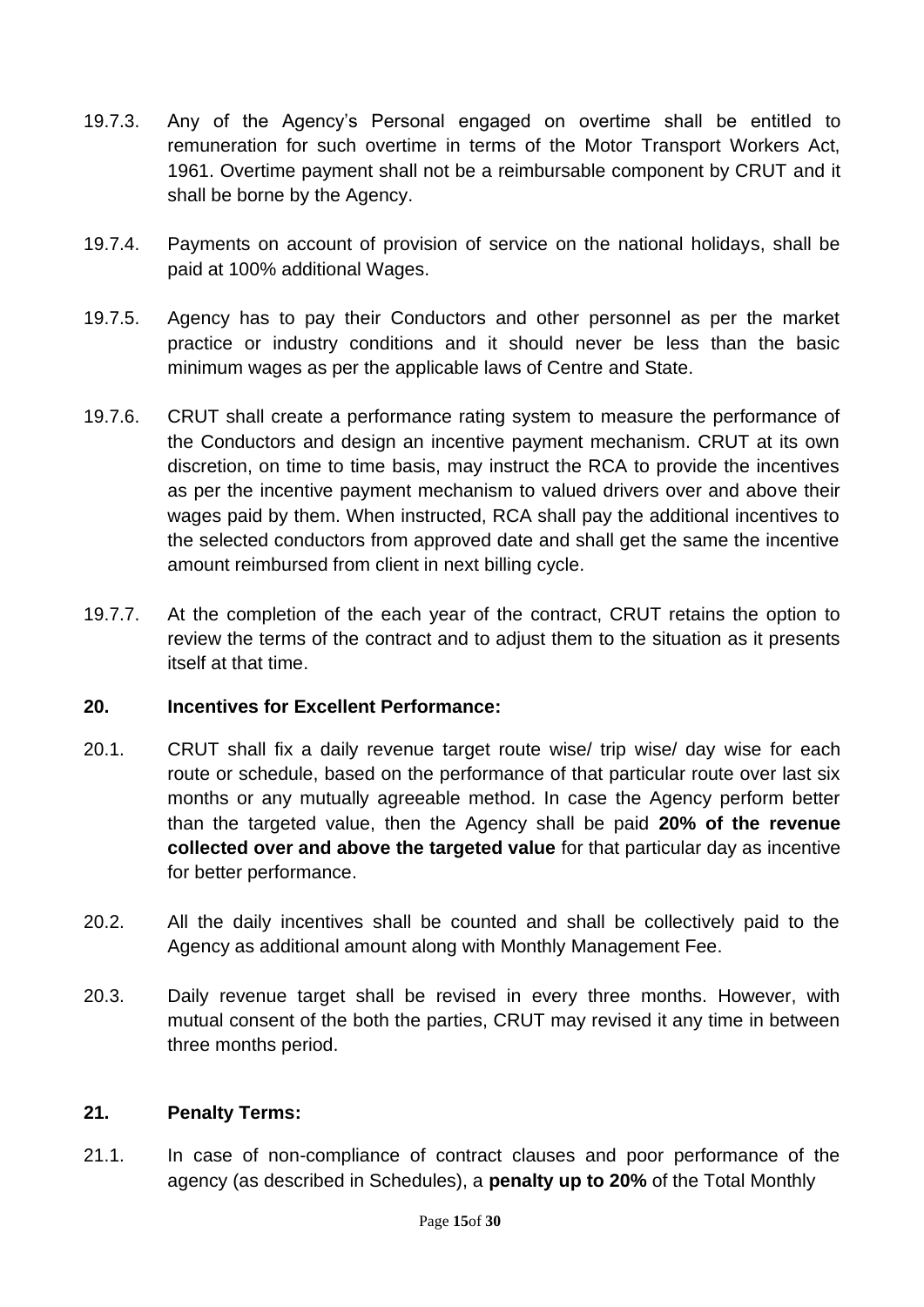Fee (consists of incentive amount and Monthly Management Fee) shall be levied on the agency. Generally, timelines would be fixed for different assignment and non-completion within time limit will be considered as poor performance. The detailed performance management provision will form part of the agreement signed with the consulting agency.

- 21.2. Any difference in the actual cash deposited by its Personnel with respect to estimated revenue from the ETM & Pre-printed tickets records shall be recovered from the Agency's Monthly Fee. In case, the difference is more than the amount to be paid to the Agency, then Agency has to pay the amount to CRUT, otherwise CRUT may, at its sole discretion, forfeit the whole performance security and cancel the contract.
- 21.3. The Agency shall be solely and completely responsible for any damage to or theft from any act or negligence of Agency's personnel, and such costs shall be recoverable from the Agency's Monthly Fee and in case of ETM or Pre- printed tickets, such costs shall be payable directly to CRUT by the Agency upon such claim. Requisite due diligence and process including lodging of FIR shall be the sole responsibility of Agency. Agency's responsibility shall extend to (a) ETM/ pre-printed tickets, (b) asset of PgMC/CRUT/ Bus/ related infrastructure of the Project, or (c) claims sustainable against CRUT, (d) any such claim. The extent of such recovery shall be based on assessment of RUT.

## **22. Client's Roles and Responsibilities:**

Through its authorized personnel and/or representatives, CRUT shall:

- A. Provide basic infrastructure (power, space/land, access) required for setting up office space;
- B. Assign a nodal officer with the authority to make decisions (and/or designate representatives with such authority) on behalf of Client;
- C. Provide staff, and facilities for all training held in accordance with the Training Plan (if any);
- D. Participate (if required) and approve the results of all tests, in accordance with the Test Plan/certificates:
- E. Any coordination or permits required for performing works in the project area;
- F. Client may engage Programme Management Consultant (PgMC) for monitoring the work of Revenue Collection Agency and the PgMC shall be responsible for the following: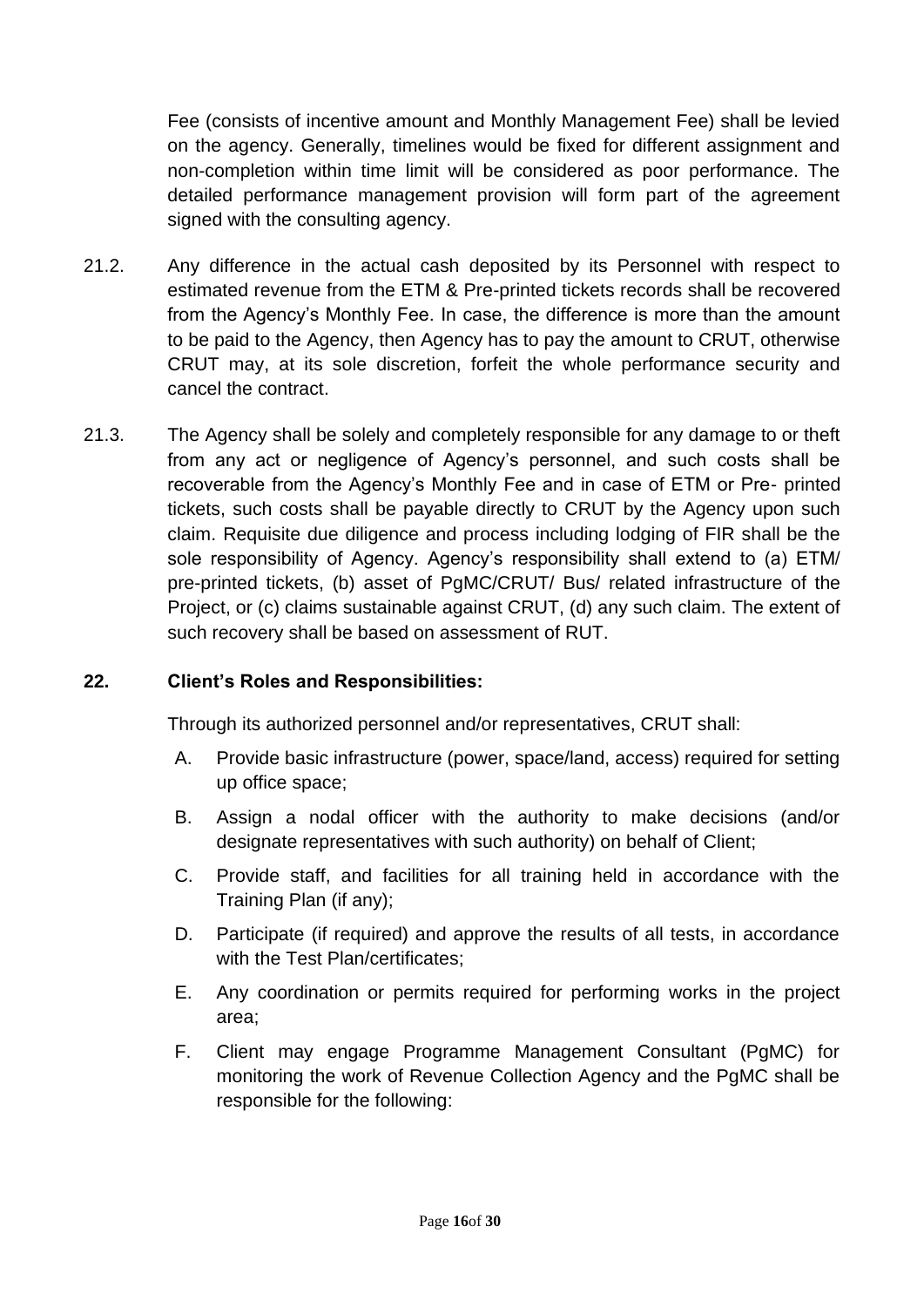- i. Closely coordinating and monitoring the day to day operation of Agency and deployment of Conductors and other personnel in bus operations.
- ii. To advise from time to time to RCA, on behalf of CRUT, about schedule of services, service plan, deployment plan, changes and modifications thereof, improvement plan, remedial action against delinquencies/infractions etc. which will be binding on the RCA and will have to be adhered to and complied with.
- iii. Manage the contract between CRUT and RCA; monitor service delivery by RCA as per the contract.
- iv. Monitor and assess the volume of services and SLA compliance by the RCA and accordingly verify their bills for payment, which will sent to CRUT for the release of payment. CRUT's assessment will be final in this regard.
- v. Devise and implement Standard Operating Procedures (SOPs) for various aspects of and related to fare collection management.
- vi. Implement its own mechanism with respect to dealing with instances where any RCA is involved in any malpractice/cheating/malfeasance practice on the principle of natural justice. PgMC's advice to the RCA for barring a particular Conductor or any other employee from this project of bus operation shall be final and binding on the Agency. This advice to the Agency will be limited only to matters related to this project.
- vii. PgMC's advice to RCA to comply with operation related matters will be final and binding on the Agency.
- viii. Manage and Monitor the training sessions to Conductors in undertaking the fare collection operation.
- ix. Client shall create a performance rating system to measure the performance of the Conductors and design an incentive payment mechanism. Client at its own discretion, on time to time basis, may instruct the RCA to provide the incentives as per the incentive payment mechanism to valued drivers over and above their wages paid by them. When instructed, RCA shall pay the additional incentives to the selected conductors from approved date and shall get the same the incentive amount reimbursed from client in next billing cycle.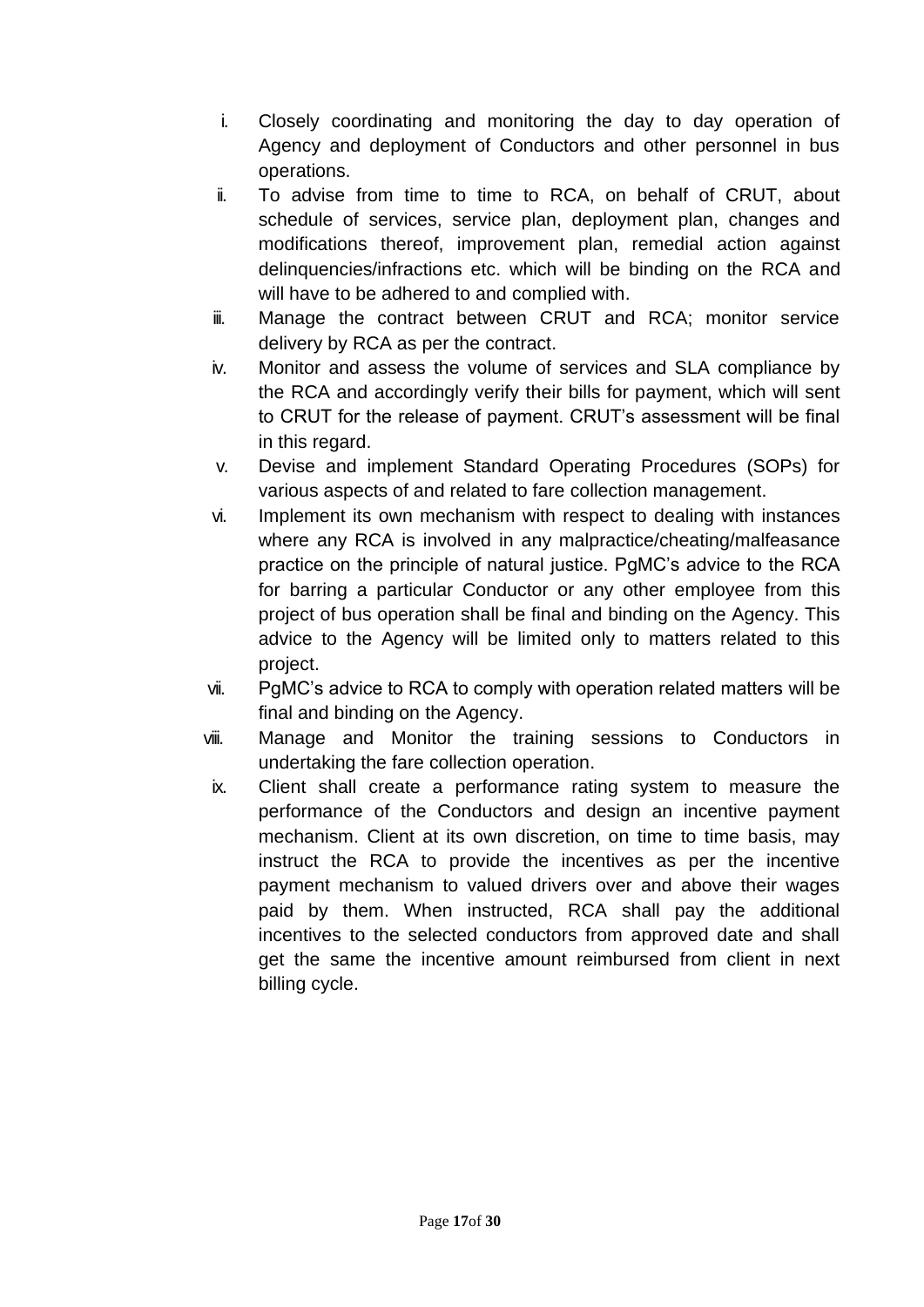#### **Annexure - I**

## **Covering Letter**

(On the Letterhead of the applicant)

**Date: 00.00.20---**

**To,**

**General Manager (P&A), Capital Region Urban Transport, Block-1, 2nd Floor, BMC Bhawani Mall, Saheed Nagar, Bhubaneswar, Odisha -751007**

#### **Ref: "Selection of Revenue Collection Agency for collection of fare-box revenue from the City Bus Services operated by CRUT."**

Dear Sir,

Being duly authorized to represent and act on behalf of ……………………. (hereinafter referred to as "the Applicant"), and having reviewed and fully understood all of the Proposal requirements and information provided and collected, the undersigned hereby submits the Proposal on behalf of *(Name of Applicant)* for the captioned Project with the details as per the requirements of the RFP, for your evaluation. We confirm that our Proposal is valid for a period of 180 days from the last date of submission of proposal.

#### *We also hereby agree and undertake as under:*

Notwithstanding any qualifications or conditions, whether implied or otherwise, contained in our Proposal we hereby represent and confirm that our Proposal is unconditional in all respects and we agree to the terms and conditions of the Request for Proposal.

We hereby certify and confirm that in the preparation and submission of our Proposal, we have not acted in concert or in collusion with any other applicant or other person(s) and also not done any act, deed or thing which is or could be regarded as anti-competitive.

Yours faithfully,

For and on behalf of (*Name of Applicant*)

**Duly signed by the Authorised Signatory of the Applicant (Name, Title and Address of the Authorised Signatory)**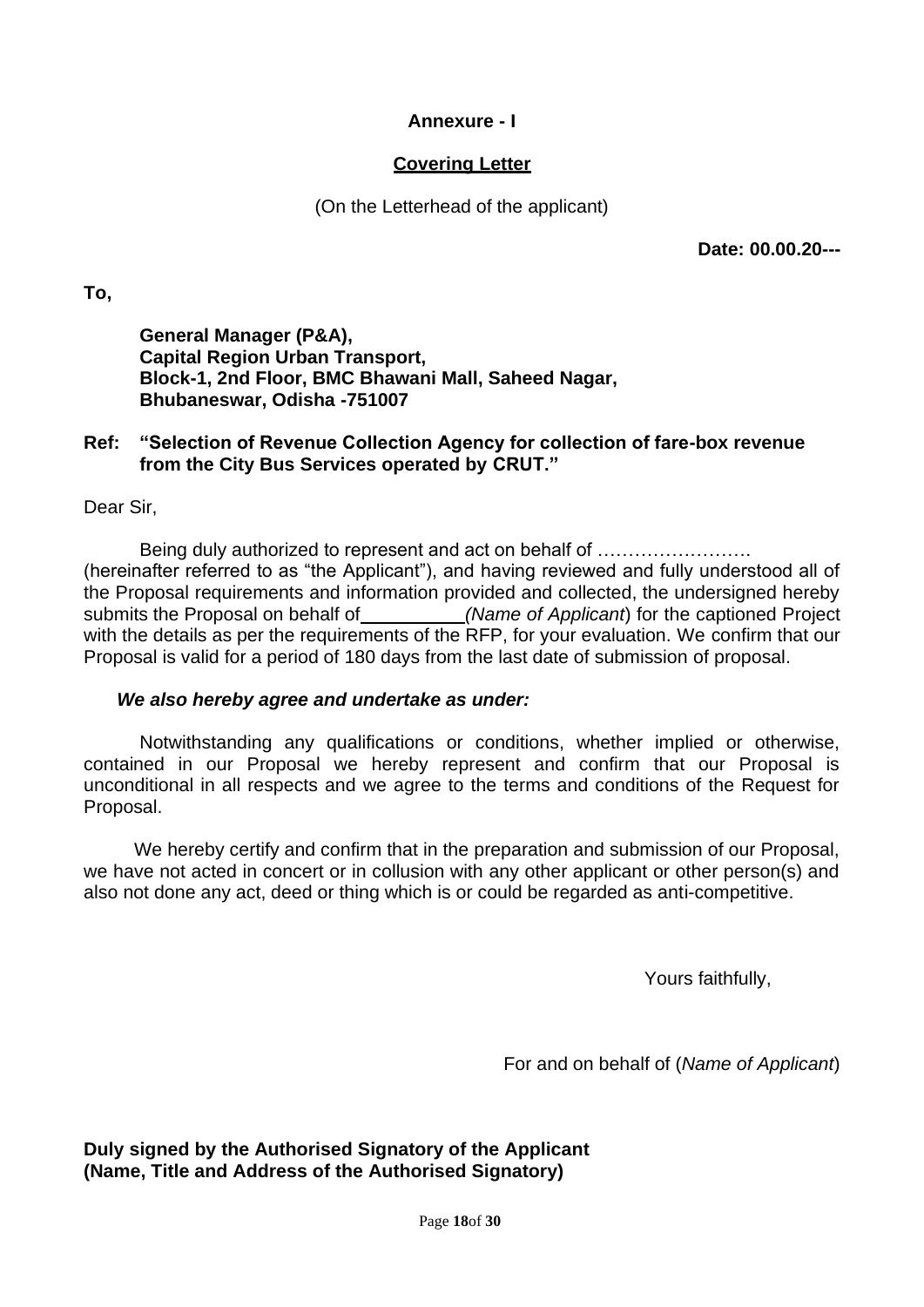#### **Annexure - II**

#### **FINANCIAL PROPOSAL**

To

**General Manager (P&A), Capital Region Urban Transport, Block-1, 2nd Floor, BMC Bhawani Mall, Saheed Nagar, Bhubaneswar, Odisha -751007**

#### Sub: **"Selection of Revenue Collection Agency for collection of fare-box revenue from the City Bus Services operated by CRUT."**

Dear Sir,

We, the undersigned, offer to provide the services as mentioned in the Scope of Work of the RFP. Our financial quote is as given below,

| Name of the Project and scope of work                                                 | <b>Financial Quote in percentage</b><br>(without GST)                                                                    |  |  |
|---------------------------------------------------------------------------------------|--------------------------------------------------------------------------------------------------------------------------|--|--|
| Selection of Revenue Collection Agency<br>for collection of fare-box revenue from the | Monthly Management Fee in terms of<br>$(\%)$ towards<br>deployed<br>Percentage<br>individual on per bus per shift basis. |  |  |
| <b>City Bus Services operated by CRUT</b>                                             |                                                                                                                          |  |  |

Our Financial Proposal shall be binding upon us for the assignment and this proposal would be valid up to 180 days from the last date of submission of proposal.

The Financial Proposal is without any condition.

Yours faithfully,

For and on behalf of (*Name of Applicant*)

**Duly signed by the Authorized Signatory of the Applicant (Name, Title and Address of the Authorized Signatory)**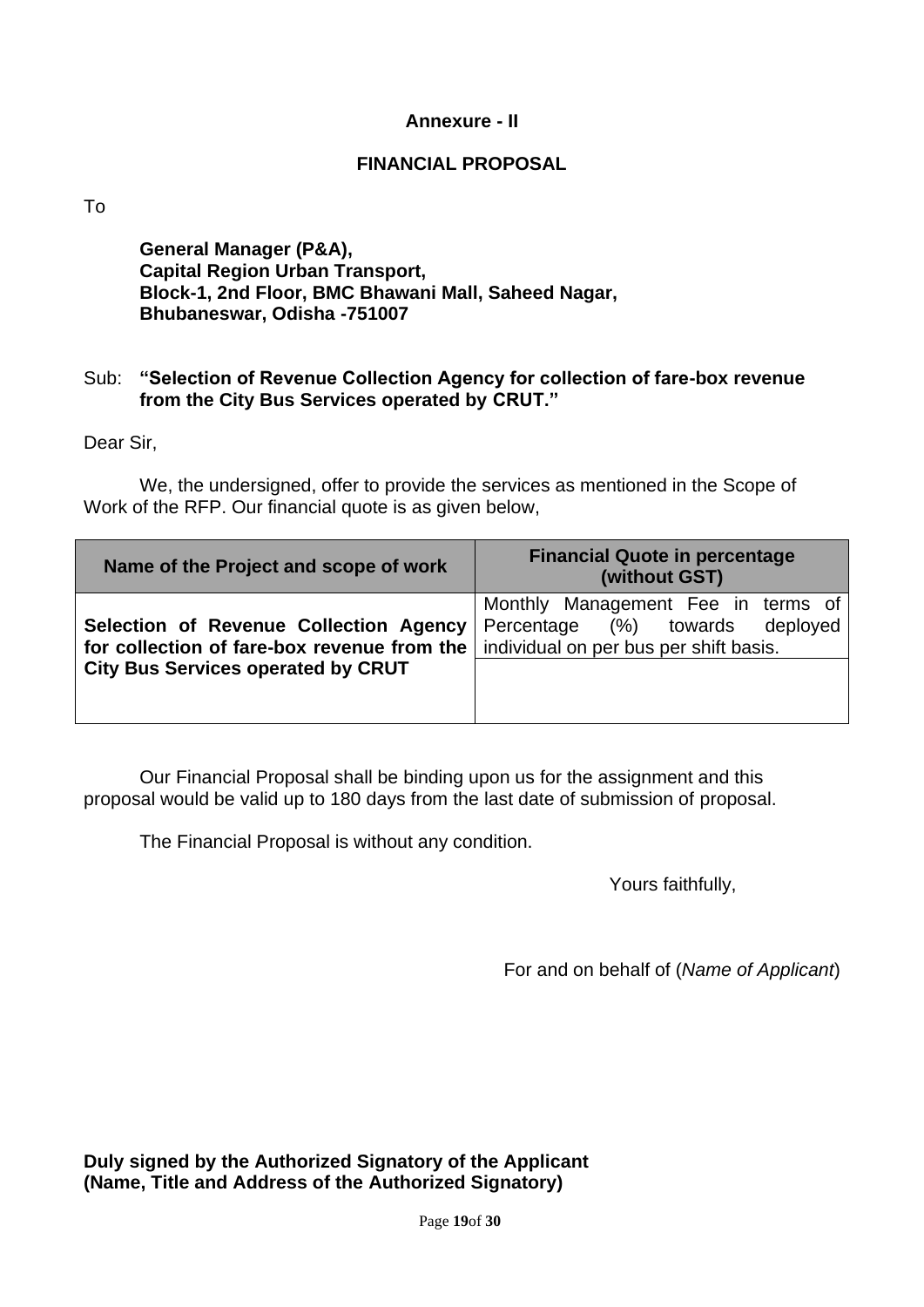## **Schedule – 1**

# **Performance Standards and Charges**

| Sr.<br>No. | <b>Performance Parameters</b>                                                                                                                                      | <b>Charge</b><br>S                                                                                                                                                                                                                       |
|------------|--------------------------------------------------------------------------------------------------------------------------------------------------------------------|------------------------------------------------------------------------------------------------------------------------------------------------------------------------------------------------------------------------------------------|
| 1.         | Deficiency List of Personnel<br>(Refer Schedule-2)                                                                                                                 | Rs. 100/- for each deficiency detected the first<br>time, and Rs. 200/- for each deficiency<br>detected for any repeated deficiency during a<br>calendar month for a specific person.                                                    |
| 2.         | Under influence of alcohol/<br>drugs while on duty                                                                                                                 | Removal / Blacklisting of specific person<br>besides a deduction of Rs. 500/- per instance<br>shall be imposed                                                                                                                           |
| 3.         | Any malpractice/ cheating/<br>corruption detected on duty<br>leading to loss of revenue                                                                            | Removal/ Blacklisting of specific<br>person<br>besides deduction (up to Rs.5,000/-<br>per<br>instance) may be imposed upon the Agency<br>and recovered from Fees, subject to the<br>charges are proved in the enquiry report of<br>CRUT. |
| 4.         | Delay in deployment of Conductor<br>and other personnel as per duty<br>roster by the Agency                                                                        | Rs. 10 / - per lost trip km subjected to a<br>maximum of Rs. 500/- per Bus Duty                                                                                                                                                          |
| 5.         | Shortfall in cash deposited by<br>the Agency's personnel vis-a-<br>vis the estimated tickets sales<br>including any cash equivalent<br>loss of pre-printed tickets | Any shortfall to be made good within 24<br>(twenty- four) hours/<br>In case of compliance in step (a) not done,<br>CRUT shall deduct from the Fees to be paid to<br>the agency                                                           |
| 6.         | Any Conductor/ personnel is<br>found dispensing/in possession<br>of counterfeit pre-printed tickets                                                                | Up to Rs. 10,000/- per instance                                                                                                                                                                                                          |
| 7.         | Usage / possession of any<br>unauthorized ETM                                                                                                                      | Up to Rs. 15,000/- per ETM                                                                                                                                                                                                               |
| 8.         | Conductor's union                                                                                                                                                  | Loss of Revenue due to Strike of Up to Rs. 25,000/- per bus per day                                                                                                                                                                      |
| 9.         | the employees within the time<br>mentioned in point no-19.4 plus 5<br>days grace period i.e. within<br>10days of the successive month                              | Non-payment of salaries/wages to Deduction of 5% from the bill amount for that<br>month.                                                                                                                                                 |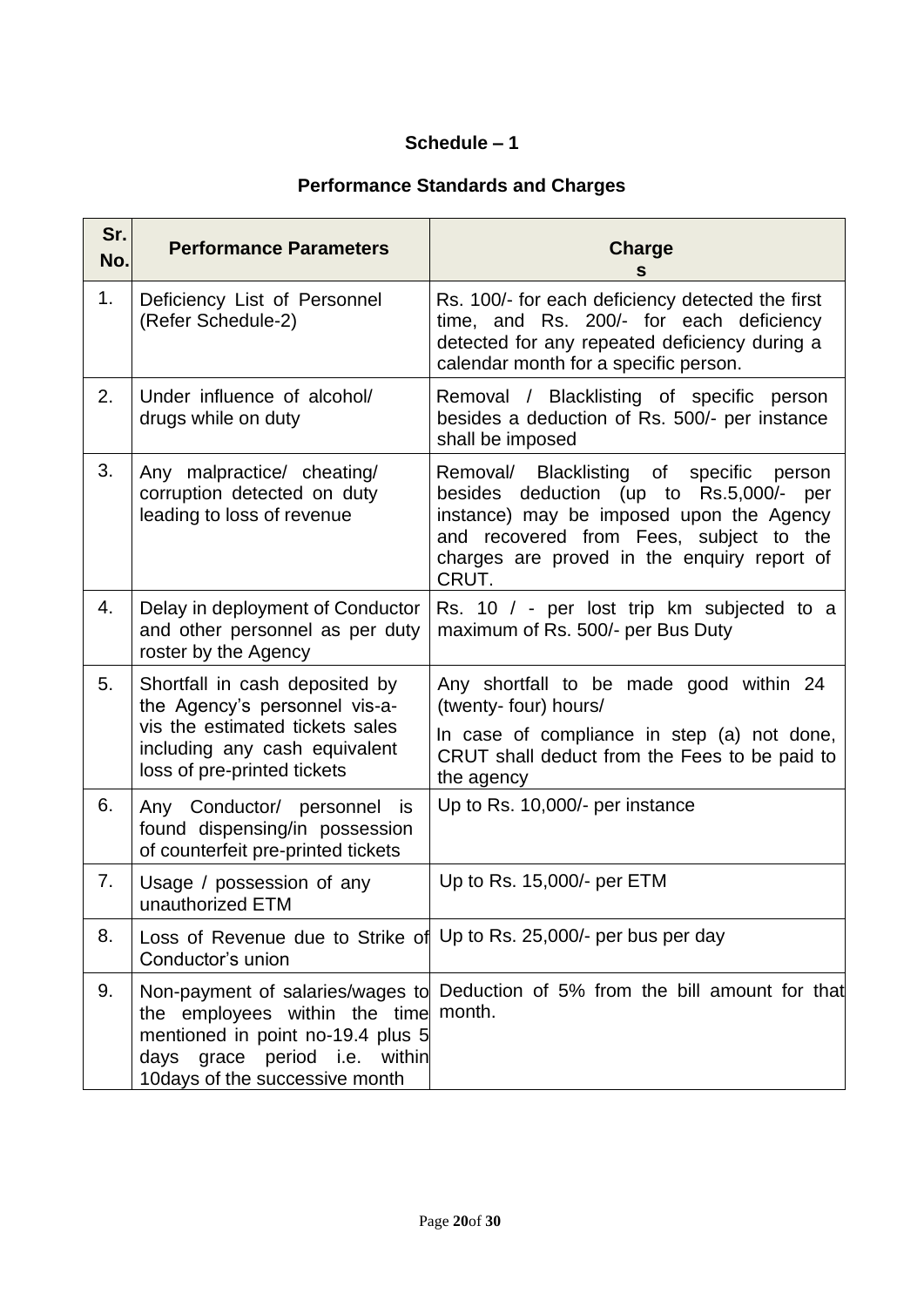## **Schedule – 2**

## **Deficiency List of Personnel**

## **1. Cash**

- 1.1. Failure to return passenger's balance amount in sufficient time.
- 1.2. Misappropriation of excess cash, if any.
- 1.3. Failure or delay to deposit lost property and/or unauthorized disposal hereof.
- 1.4. Delay in depositing cash collection immediately on completion of duty.
- 1.5. Not endorsing passenger's balance on the waybill and on the back of the tickets, if required.
- 1.6. Fare not collected/ fare collected but ticket not issued/ reissued of tickets etc.

## **2. Duty**

- 2.1. Leaving duty before reaching terminus and/or without proper relieving.
- 2.2. Losing attendance card.
- 2.3. Not announcing Bus stops for passenger information.
- 2.4. Not hailing passengers for tickets
- 2.5. Not reporting to supervisor (in case posted) at starting point /time.
- 2.6. Not marking closing or opening Number of Tickets in the waybill.
- 2.7. Not checking tickets issued by advance booker or passes.
- 2.8. Losing any property of CRUT entrusted to authorized personnel of agency losingany property entrusted to authorized personnel of agency by RUT.
- 2.9. Remaining idle and not issuing tickets when required.
- 2.10. Failure to follow "Issue & Start Rule" (Issue of ticket & start the trip)

## **3. Conduct & Behavior**

- 3.1. Disobeying the orders of RUT.
- 3.2. Being rude or insolent to passengers.
- 3.3. Without uniform.
- 3.4. Not found mobile in the bus for ticket dispensation.
- 3.5. Smoking in Bus/Depot/Public places.
- 3.6. Sleeping/leisurely sitting while on duty.
- 3.7. Delaying bus without cause.
- 3.8. Not guiding driver properly, while the vehicle is being reversed by the driver.
- 3.9. Driving the vehicle
- 3.10. Not reporting incidents, accidents and breakdowns in time.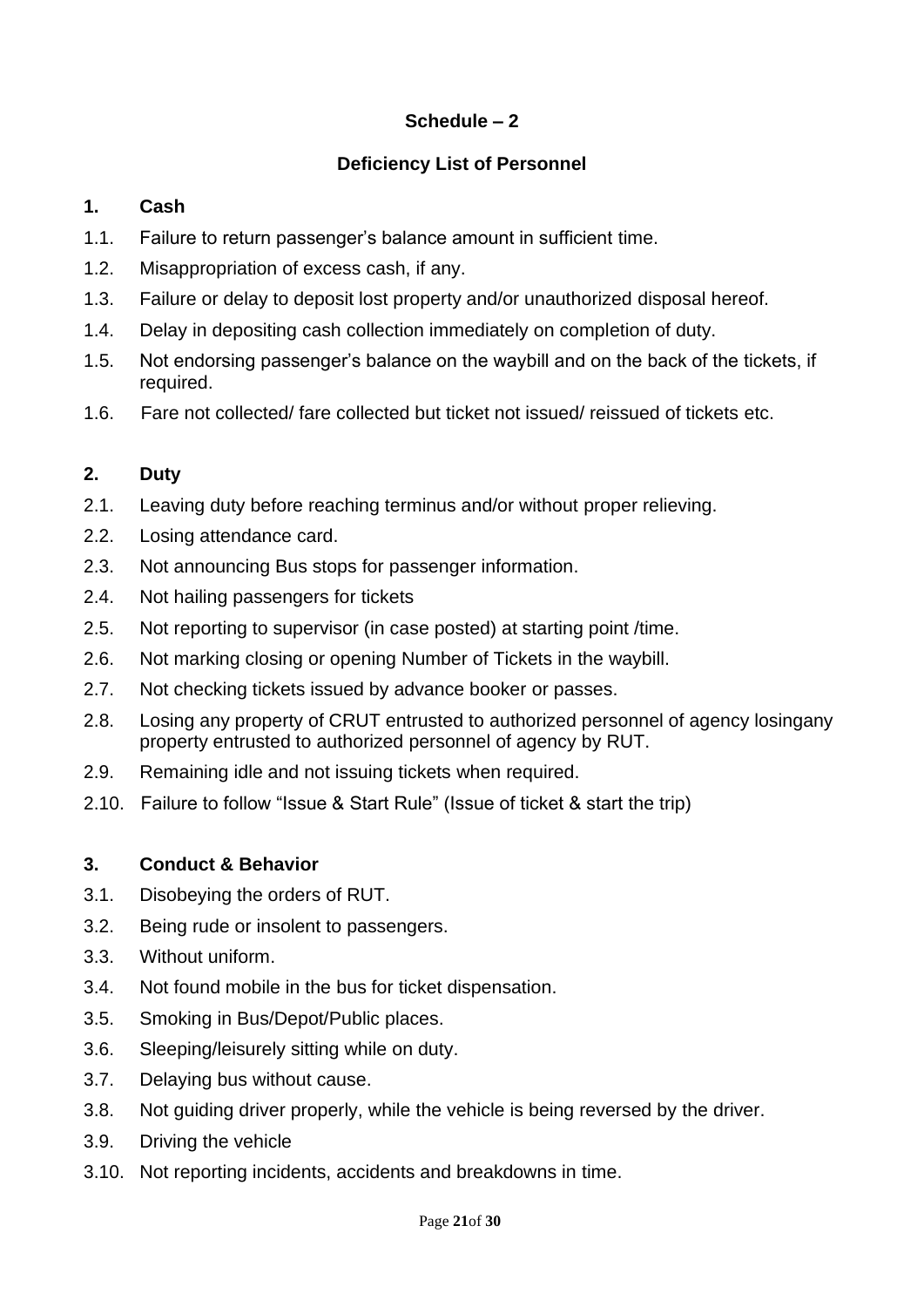- 3.11. Not reporting faulty display board/announcement system in the bus.
- 3.12. Not providing necessary aid to persons injured by bus in case of an accident.
- 3.13. Thumping the panels of bus to give signals to driver.
- 3.14. Conductors are not allowed to form union or any similar kind of gathering.

## **4. Tickets**

- 4.1. Wrong punching of tickets, passes etc.
- 4.2. Wrong/faulty operation of ETM
- **5.** Any other deficiency as may be added by CRUT from time to time.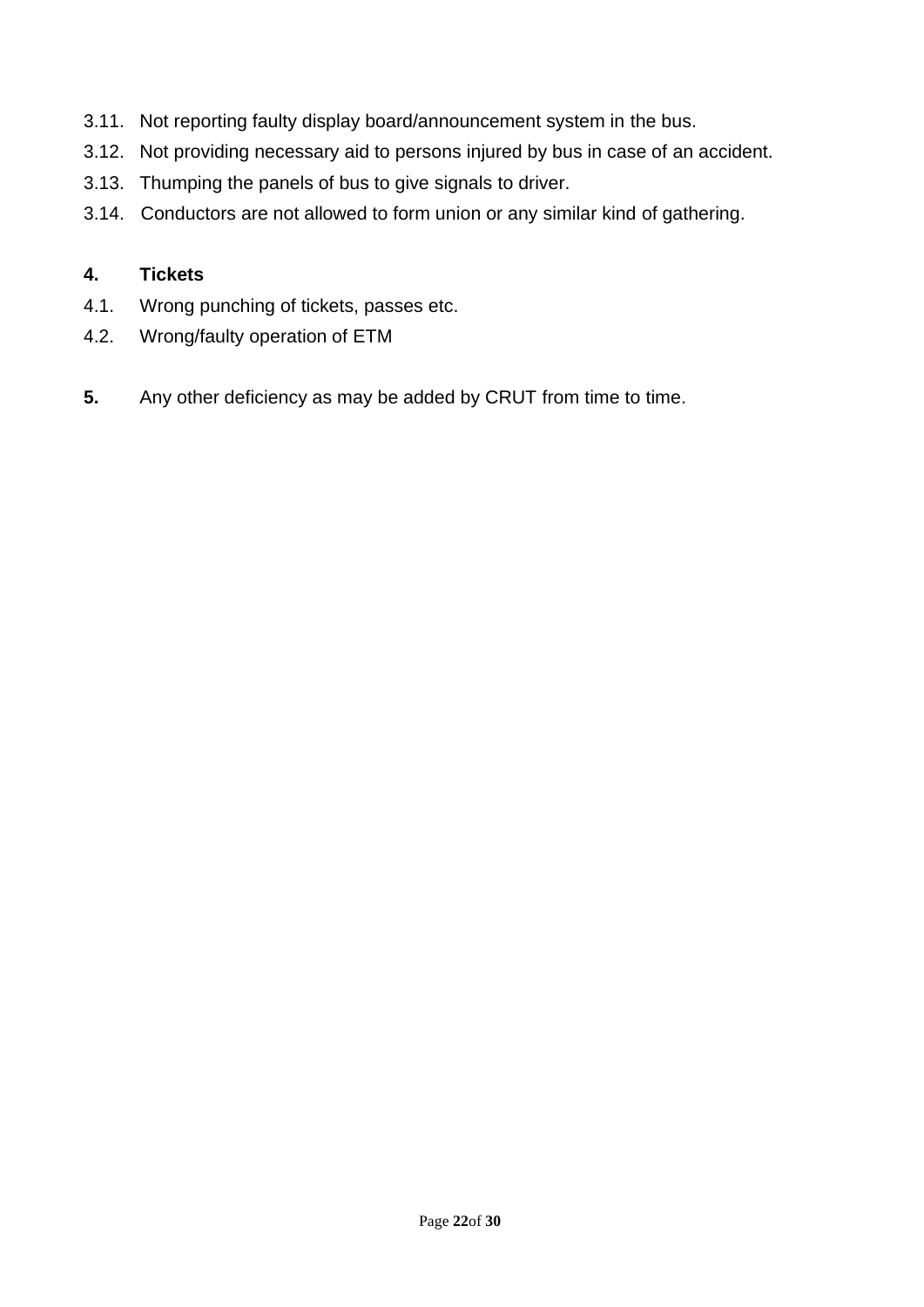## **Schedule – 3**

## **Details of Conductor's Uniform:**

**For WOMEN**





PANTONE 279 C



| <b>Particulars</b>      | S               | M                |                 | <b>XL</b>        |
|-------------------------|-----------------|------------------|-----------------|------------------|
| <b>CHEST</b>            | 36              | $37\frac{1}{2}$  | 39              | 40 $\frac{1}{2}$ |
| <b>LENGTH FROM HPS</b>  | 38              | 39               | 40              | 41               |
| FRONT PLACKET LENGTH    | $\overline{7}$  | $7\frac{1}{4}$   | $7\frac{1}{2}$  | $7\frac{3}{4}$   |
| <b>ACROSS SHOULDER</b>  | $14\frac{1}{2}$ | 15 <sub>15</sub> | $15\frac{1}{2}$ | 16               |
| <b>NECK GIRTH</b>       | 15              | 15 5/8           | 16 1/4          | 16 7/8           |
| <b>FRONT NECK DROP</b>  | 3               | $3\frac{1}{4}$   | $3\frac{1}{2}$  | $3\frac{3}{4}$   |
| <b>ARMSCYE</b>          | 21              | $21\frac{1}{2}$  | 22              | $22\frac{1}{2}$  |
| <b>SLEEVE LENGTH</b>    | $7\frac{1}{2}$  | $7\frac{3}{4}$   | 8               | $8\frac{1}{4}$   |
| <b>SLEEVE OPEN</b>      | 13              | 13 <sub>2</sub>  | 14              | $14\frac{1}{2}$  |
| <b>BICEP GIRTH</b>      | $13\frac{1}{2}$ | 14               | $14\frac{1}{2}$ | 15               |
| <b>SIDE SLIT LENGTH</b> | 11              | 12               | 13              | 14               |
| <b>WAIST</b>            | $26\frac{1}{2}$ | 28               | 29 <sub>2</sub> | 31               |
| <b>HIP</b>              | 38              | 39 1/2           | 41              | $42\frac{1}{2}$  |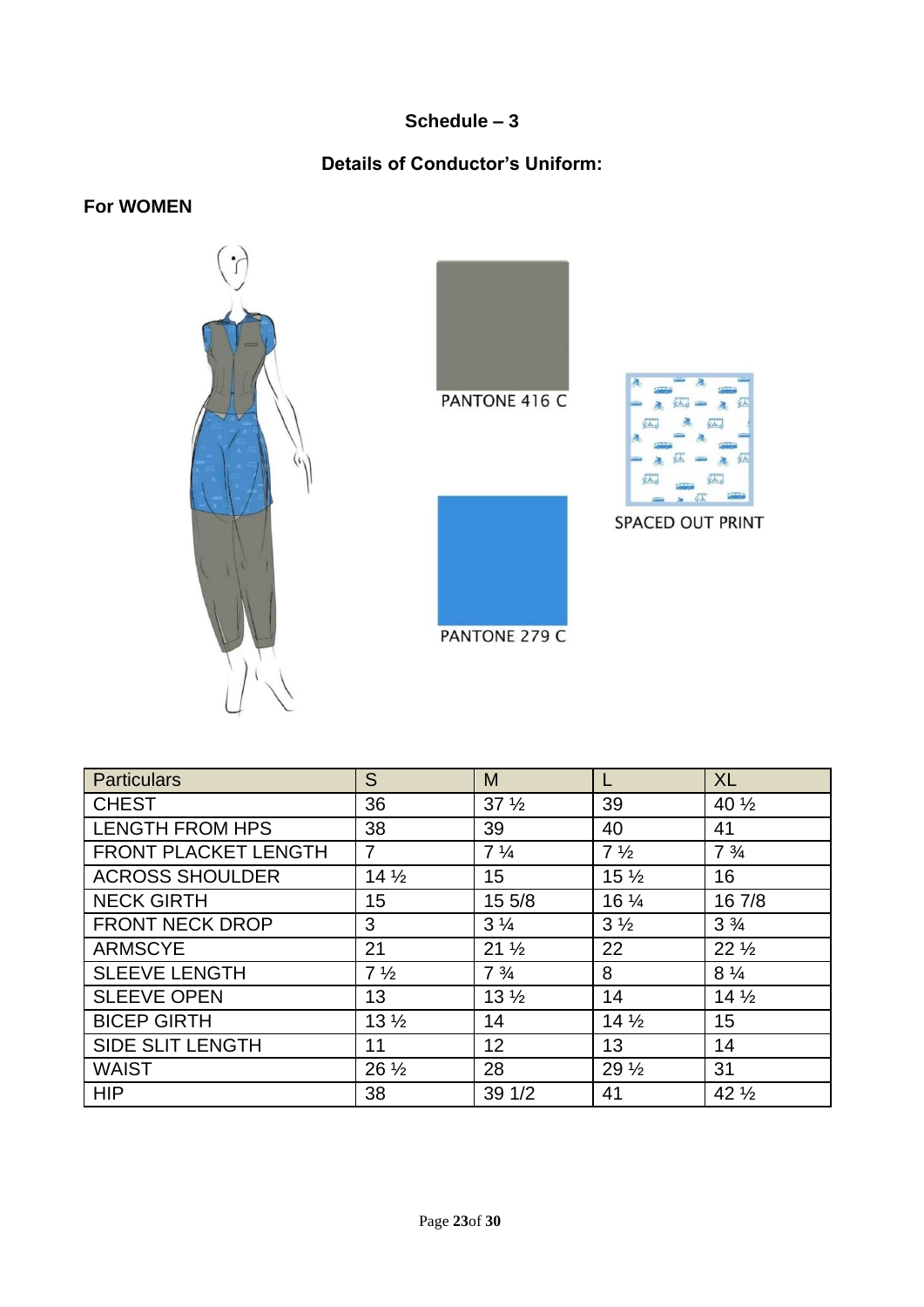

Fabric for the Garment: 50% polyester & 50%cotton GSM - 100

| <b>Particulars</b>     | S               | M               |                 | XL               |
|------------------------|-----------------|-----------------|-----------------|------------------|
| <b>CHEST</b>           | 36              | 37 <sub>2</sub> | 39              | 40 $\frac{1}{2}$ |
| <b>LENGTH FROM HPS</b> | 18              | 19              | 20              | 21               |
| <b>ACROSS SHOULDER</b> | $14\frac{1}{2}$ | 15              | $15\frac{1}{2}$ | 16               |
| <b>FRONT NECK DROP</b> | 8               | $8\frac{1}{4}$  | $8\frac{1}{2}$  | $8\frac{3}{4}$   |
| <b>ARMSCYE</b>         | 22              | $22\frac{1}{2}$ | 23              | $23\frac{1}{2}$  |
| <b>WAIST</b>           | $26\frac{1}{2}$ | 28              | $29\frac{1}{2}$ | 31               |
| POCKET OPENING         |                 | 4               | $4\frac{1}{2}$  | $4\frac{1}{2}$   |



Fabric for the Garment: 50% polyester & 50%cotton GSM – 170-180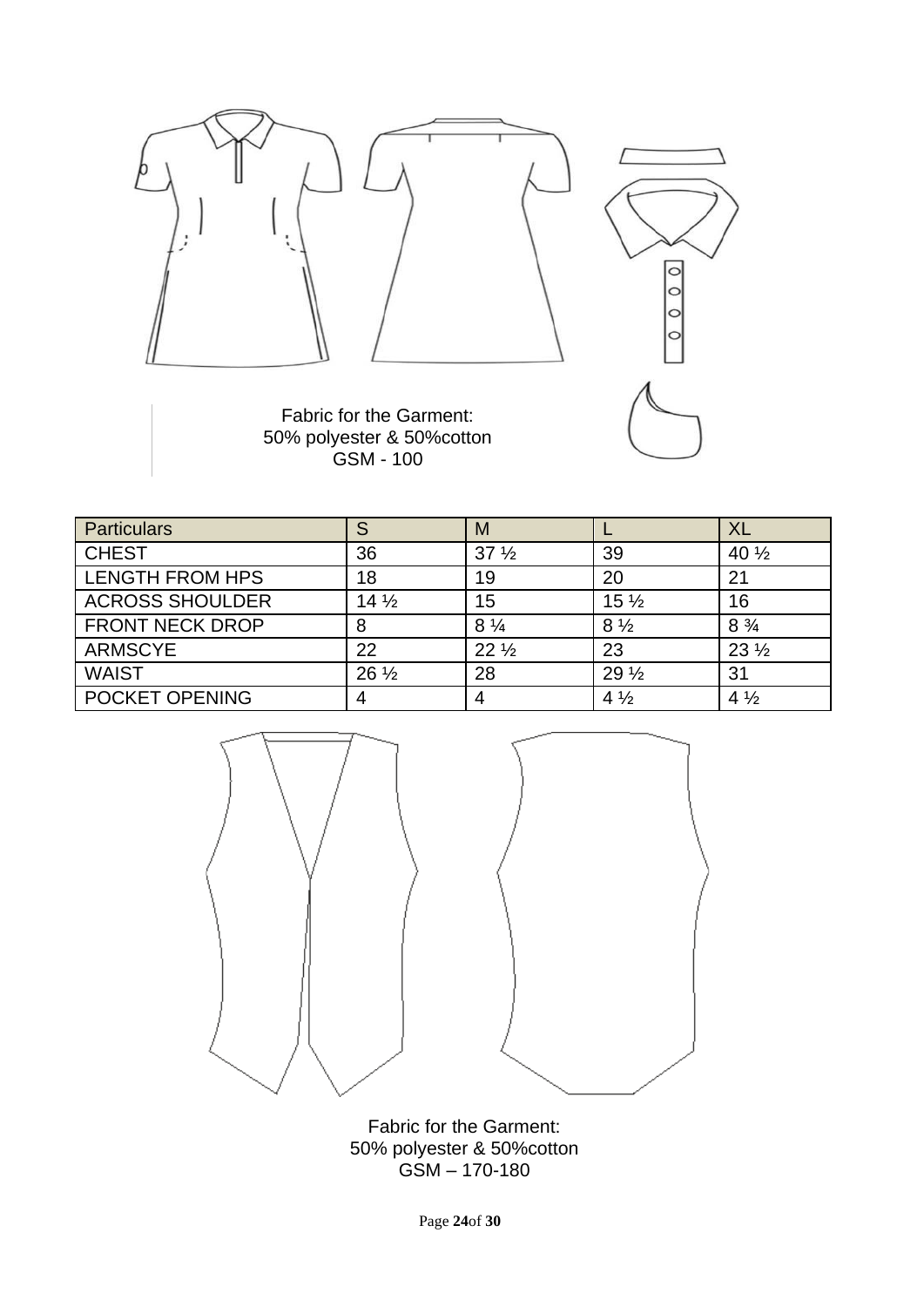| <b>Particulars</b>      | S              | M                |                | <b>XL</b>        |
|-------------------------|----------------|------------------|----------------|------------------|
| <b>TOTAL LENGTH</b>     | 40             | 40 $\frac{1}{2}$ | 41             | 41 $\frac{1}{2}$ |
| <b>WAIST STRENGTH</b>   | 32             | 34               | 36             | 38               |
| <b>WAIST RELAX</b>      | 26             | 27 <sub>2</sub>  | 29             | $30\frac{1}{2}$  |
| <b>HIP TOTAL</b>        | 38             | 391/2            | 41             | $42\frac{1}{2}$  |
| <b>THIGH</b>            | 25             | 26               | 27             | 28               |
| <b>KNEE</b>             | 21             | 22               | 23             | 24               |
| <b>BOTTOM</b>           | 14             | 15               | 16             | 17               |
| POCKET LENGTH           | $5\frac{1}{2}$ | $5\frac{1}{2}$   | $5\frac{1}{2}$ | $5\frac{1}{2}$   |
| <b>INSEAM LENGTH</b>    | 29             | 29 $\frac{1}{2}$ | 30             | 30 12            |
| <b>WAIST BAND WIDTH</b> | $1\frac{1}{2}$ | $1\frac{1}{2}$   | $1\frac{1}{2}$ | $1\frac{1}{2}$   |



Fabric for the Garment: 50% polyester & 50%cotton GSM - 100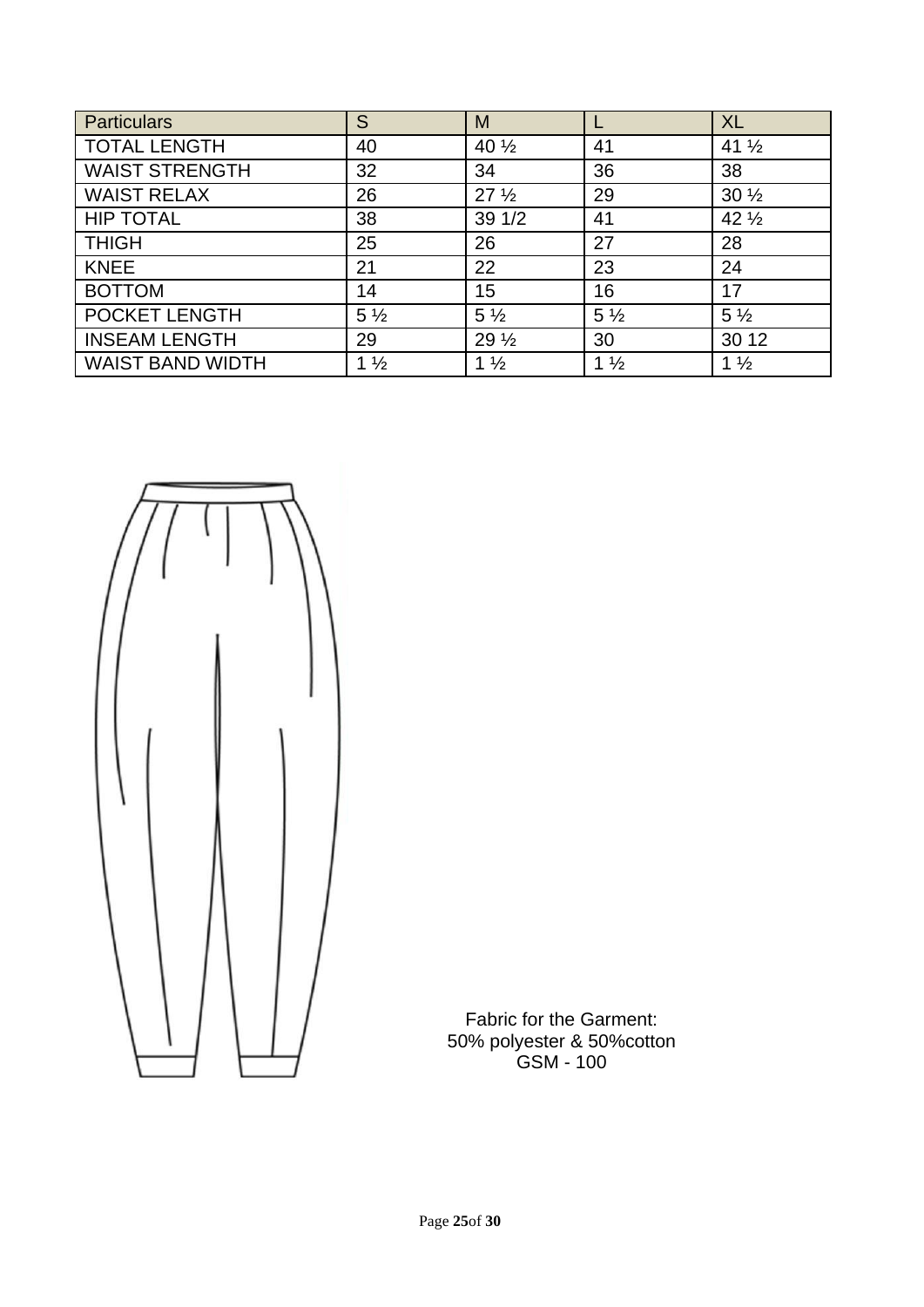## **For MEN**





SPACED OUT PRINT

PANTONE 279 C

| <b>Particulars</b>     | M               | L                | <b>XL</b>                      |
|------------------------|-----------------|------------------|--------------------------------|
| <b>LENGTH FROM HPS</b> | $29\frac{1}{2}$ | $30\frac{1}{2}$  | $31\frac{1}{2}$                |
| <b>HALF CHEST</b>      | $22\frac{1}{2}$ | $23\frac{1}{2}$  | $24\frac{1}{2}$                |
| <b>SLEEVE LENGTH</b>   | $24\frac{1}{2}$ | 24 $\frac{3}{4}$ | 25                             |
| <b>SLEEVE OPENING</b>  | 16              | $16\frac{1}{2}$  | 17                             |
| <b>ARMSCYE</b>         | 22              | $22\frac{1}{2}$  | 23                             |
| <b>BICEP</b>           | 15              | $15\frac{1}{2}$  | 16                             |
| <b>ACROSS SHOULDER</b> | 17              | 17 <sub>2</sub>  | $17\frac{3}{4}$                |
| <b>ACROSS FRONT</b>    | 16              | $16\frac{1}{2}$  | 17                             |
| <b>ACROSS BACK</b>     | 17              | 17 <sub>2</sub>  | 17 <sup>3</sup> / <sub>4</sub> |
| <b>COLLLAR LENGTH</b>  | 16              | $16\frac{1}{2}$  | 17                             |
| <b>COLLAR POINT</b>    | $2\frac{1}{2}$  | $2\frac{1}{2}$   | $2\frac{1}{2}$                 |
| <b>COLLAR C.B</b>      | $1\frac{1}{2}$  | $1\frac{1}{2}$   | $1\frac{1}{2}$                 |
| <b>POCKETLENGTH</b>    | $5\frac{1}{2}$  | $5\frac{1}{2}$   | $5\frac{3}{4}$                 |
| FLAP-L x W             | 5 X 2           | 5 X 2            | 5 X 2                          |
| POCKET WIDTH           | 5               | 5                | 5                              |
| <b>NECK WIDTH</b>      | $5\frac{1}{2}$  | $5\frac{3}{4}$   | 6                              |
| <b>FRONT NECK DROP</b> | $3\frac{1}{2}$  | $3\frac{1}{2}$   | $3\frac{1}{2}$                 |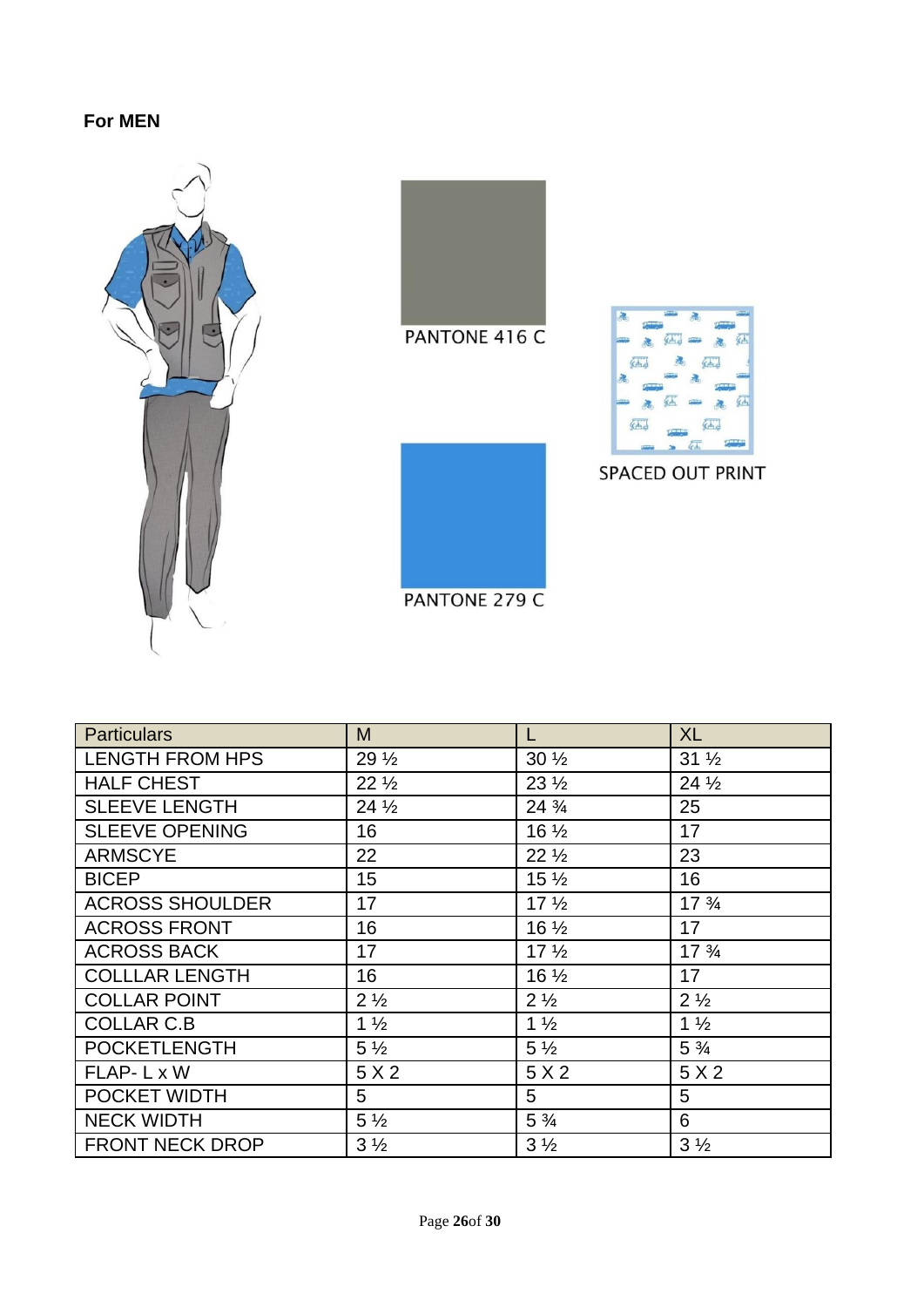



Fabric for the Garment: 50% polyester & 50%cotton GSM – 100

| <b>Particulars</b>     | M               |                 | <b>XL</b>                      | <b>XXL</b>      |
|------------------------|-----------------|-----------------|--------------------------------|-----------------|
| <b>LENGTH FROM HPS</b> | 28              | 29              | 30                             | 31              |
| <b>HALF CHEST</b>      | $22\frac{1}{2}$ | $23\frac{1}{2}$ | $24\frac{1}{2}$                | $25\frac{1}{2}$ |
| <b>ARMSCYE</b>         | 23              | $23\frac{1}{2}$ | 24                             | $24\frac{1}{2}$ |
| YOKE HEIGHT            | 5               | $5\frac{1}{2}$  | 6                              | $6\frac{1}{2}$  |
| <b>ACROSS SHOULDER</b> | 17              | 17 <sub>2</sub> | 17 <sup>3</sup> / <sub>4</sub> | 18              |
| <b>ACROSS FRONT</b>    | 16              | $16\frac{1}{2}$ | 17                             | 17 <sub>2</sub> |
| <b>ACROSS BACK</b>     | 17              | 17 <sub>2</sub> | 17 <sup>3</sup> / <sub>4</sub> | 18              |
| <b>COLLLAR LENGTH</b>  | 16              | $16\frac{1}{2}$ | 17                             | 17 <sub>2</sub> |
| <b>POCKETLENGTH</b>    | $5\frac{1}{2}$  | $5\frac{1}{2}$  | $5\frac{3}{4}$                 | 6               |
| FLAP - L x W           | 5X2             | 5X2             | 5X2                            | 5X2             |
| POCKET WIDTH           | 5               | 5               | 5                              | 5               |
| <b>PLACKET WIDTH</b>   | 1               | $\mathbf 1$     | $\mathbf 1$                    | 1               |
| <b>NECK WIDTH</b>      | $5\frac{1}{2}$  | $5\frac{3}{4}$  | 6                              | $6\frac{1}{4}$  |
| <b>LENGTH FROM HPS</b> | 28              | 29              | 30                             | 31              |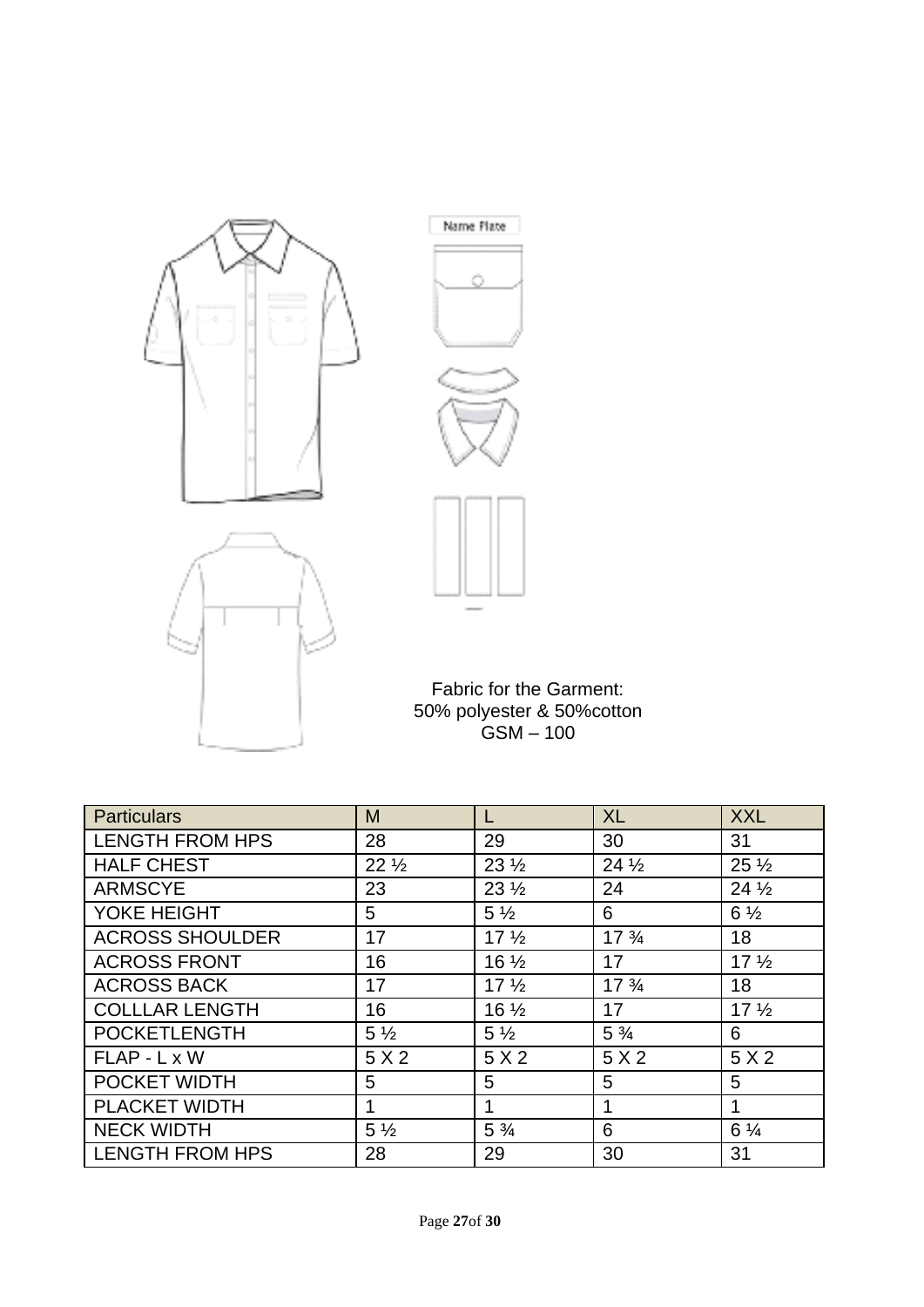

Fabric for the Garment: 50% polyester & 50%cotton GSM – 170-180

**Additional Accessories (Bags):**